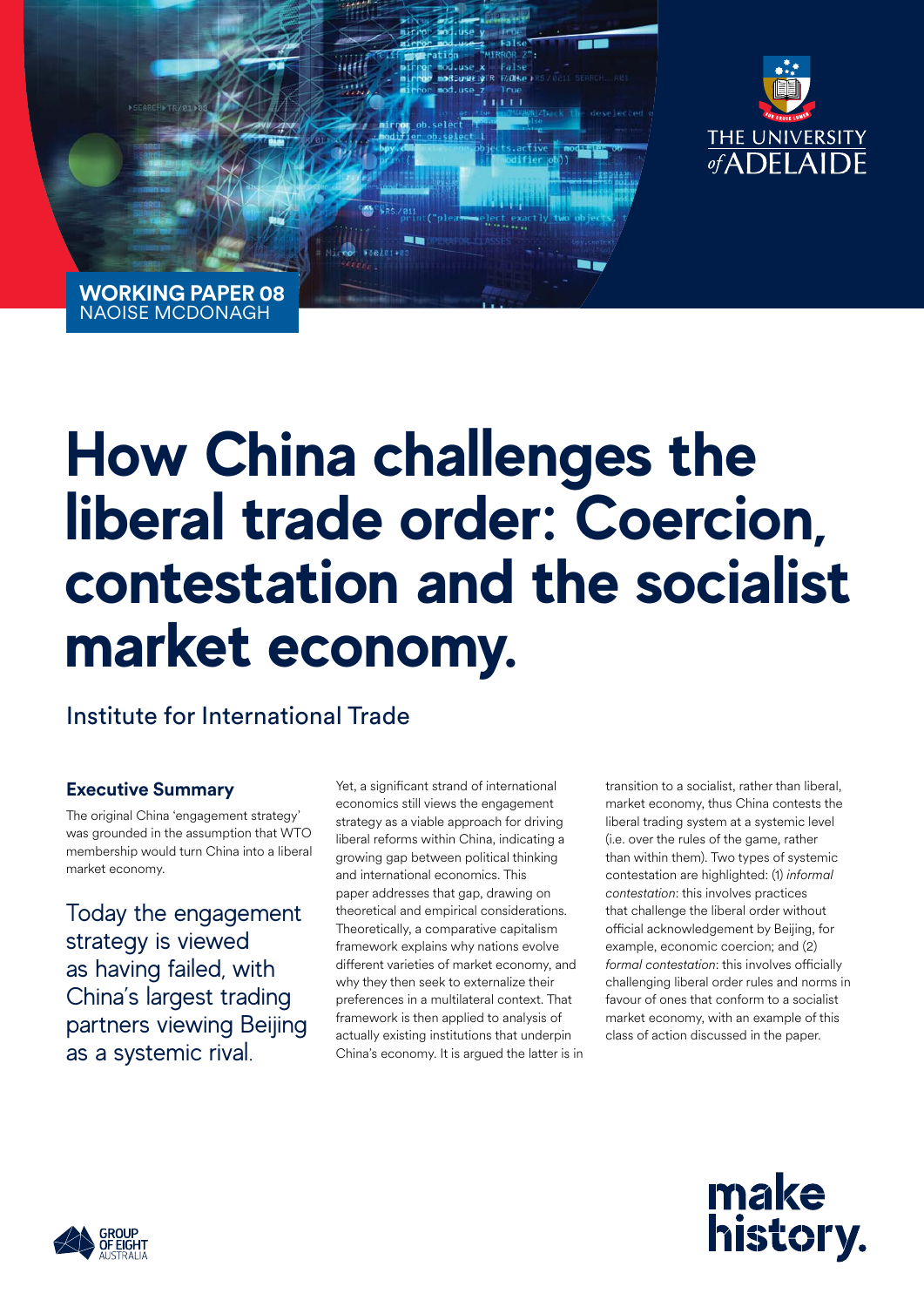

# **1. Introduction**

When China joined the World Trade Organization (WTO) in 2001, there was a longstanding assumption in Western capitals that integration into the world trading system would socialize China to become an increasingly open liberal economy. This was known as the 'engagement strategy'1 (Friedberg, 2018, p. 10) and it was grounded in the assumption 'that deepening commercial, diplomatic, and cultural ties would transform China's internal development and external behaviour' (Campbell and Ratner, 2018, p. 60). This view encouraged China's trading partners, most crucially the United States, to take a long-term view of the country's reform path, even if concerns persisted over the potentially disruptive effects of its state-dominated economy to the liberal trading system. The engagement strategy is now viewed in Washington as having failed (Campbell and Ratner, 2018). Kurt Campbell and Ely Ratner occupy senior figures within the 2021 Biden administration, and their 2018 article summed up the bipartisan shift in attitude in Washington towards China as follows: 'Neither carrots nor sticks have swayed China as predicted. Diplomatic and commercial engagement have not brought political and economic openness…China has instead pursued its own course, belying a range of American expectations in the process' (Campbell and Ratner, 2018, p. 61). Indeed, it was growing US disillusionment regarding the WTO's inability to manage China's state-led economy that resulted in the 2018 trade war (Du and Kong, 2020), alongside bipartisan calls for a major rethink of how the United States approaches China.

While the dial has not yet shifted so far in the capitals of China's other major trading partners, changing attitudes towards China are also apparent. In 2019 the European Commission released a paper that described China using a mix of positive and negative descriptors; positively as a cooperation partner and a negotiating partner, but negatively as 'an economic competitor in the pursuit of technological leadership, and a *systemic rival promoting alternative models of governance*' 2 (emphasis added). Unlike the US, the EU is not in an explicit geopolitical contest with China and seeks a cooperationbased relationship with Beijing. Hence the Commission's terminology of 'systemic rival' from an institution not known for headlineseeking rhetoric is noteworthy. Amplifying that view, a series of U.S.-EU-Japan

<sup>1</sup> In Germany the China engagement was termed *wandel durch handel*, or "change through trade", and holding a similar hope of a steady Chinese arc towards liberalization.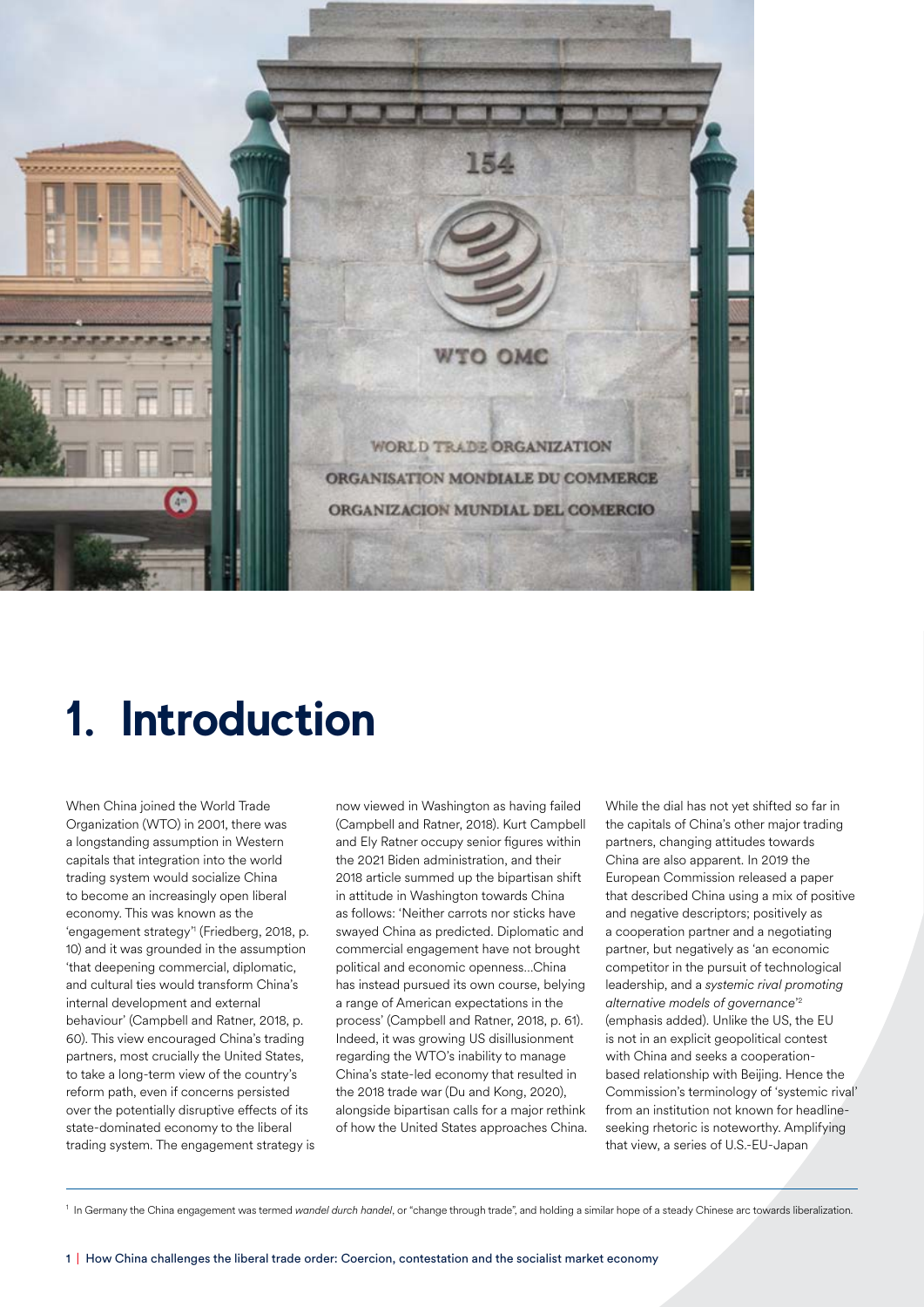joint statements during 2019-2020 have indicated a China-focused trade reform agenda to 'address non market-orientated policies and practices of third countries that lead to severe overcapacity, create unfair competitive conditions for their workers and businesses…and undermine the proper functioning of international trade' (quoted in McDonagh and Draper, 2020, p. 1).

In Australia, Canberra's relationship with China has steadily deteriorated since its highpoint in 2015 with the signing of the China-Australia Free Trade Agreement (ChAFTA), despite China being by far Australia's largest trading partner. The breakdown in relations can in large part, be traced back to Canberra's global first in banning Huawei and ZTE from supplying 5G equipment and services based on security advice (Suri, 2020). China's unique political-economic model was critical in that decision, due to the blurry legal distinctions between the public and private sectors and fears that private firms are subject to state directives. It is clear that in liberal democracies there is a growing view that the engagement strategy has failed and that China is no longer on a reform trajectory towards a rule-of-law liberal market economy.

However, a substantial strand of current international economics trade policy literature on China has a strikingly different view. Within this literature one finds significant continuity with the original engagement strategy. Broadly taken, this involves the assumption that China can be influenced to continue economic reform using existing World Trade Organization (WTO) rules and disciplines (Bacchus, Lester, & Zhu, 2018; Bown and Hillman, 2019; Chiang, 2017; Du, 2014; Wolfe, 2017; Zhou, 2018, 2021; Zhou, Gao, & Bai, 2019), or evolution of those rules in regional agreements such as the Comprehensive and Progressive Trans-Pacific Partnership (CPTPP) (Matsushita and Lim, 2020; Mavroidis and Sapir, 2021). Unpacking this literature, there is recognition that China's state capitalism 'poses increasing challenges to the world trading system' (Bacchus, et al., 2018; Zhou, 2018, p. 609) and represents a very different development model compared to liberal market economies (Du, 2014, p. 410). However, this literature seems unwilling to follow the



implications of these differences. For example, Bacchus, Lester and Zhou (2018) argue that general WTO rules and dispute settlement have been underutilized by China's trade partners to discipline unfair or anti-market actions, and that more WTO cases can change Beijing's behaviour. They then offer classic engagement strategy discourse arguing that WTO disciplines can 'encourage China to see that the best way for it to rise is not by the mercantilism and protectionism of state-managed trade but, instead, by becoming a market-oriented, rule-following, fully developed nation' (Bacchus, et al., 2018, pp. 2-3).

Other studies reinforce this continuation with a 'change through trade' socialization approach. Chiang (2017) argues that WTO rules can discipline China, pointing to counter-vailing duty law as offering a strong tool for counteracting subsidies. Others claim there exists unused scope for taking legal action against China by better utilizing China's WTO-plus obligations (Nedumpara and Zhou, 2018, p. 10; Zhou, et al., 2019, p. 980). The WTO-plus obligations are contained in the Protocol on the Accession of the People's Republic of China, where one will find a unique set of provisions applying only to China, designed to manage market-distorting effects of China's stateled capitalism.<sup>3</sup>

Another set of analysts view the CPTPP mega-regional trade agreement as providing the most advanced trade rules for managing China's state capitalism (Matsushita and Lim, 2020; Mavroidis and Sapir, 2021). Matsushita and Lim (2020) see the CPTPP's rules as an improvement on WTO disciplines against SOEs, such as GATT Article XVII, because it adds more precise language to target SOEs and designated monopolies than does WTO text; and also distinguishes state enterprises engaged in not-for-profit functions from those engaged in commercial business. Elsewhere, initial trade policy responses to China's application to join the CPTPP agreement on September 16, 2021 essentially restate the engagement strategy case, arguing the trade agreement could constrain China's state capitalism and drive domestic reforms (Armstrong, 2021). And while Zhou (2021) offers a sceptical view of the effectiveness of CPTPP rules by arguing they are too narrow and hold too many carve-outs; this is not a rejection of the engagement strategy. Instead Zhou adds support to the view that better use of WTO-Plus rules can reinvigorate the Engagement strategy's fading promise.

In sum, a significant strand of international trade policy literature has carried on with a preconception of China founded

<sup>3</sup> WTO, Protocol on the Accession of the People's Republic of China, WT/L/432 (10 November 2001), available at www.wto.org.

<sup>&</sup>lt;sup>2</sup> European Commission report, 'EU-China - A strategic outlook', March 2019, p. 1.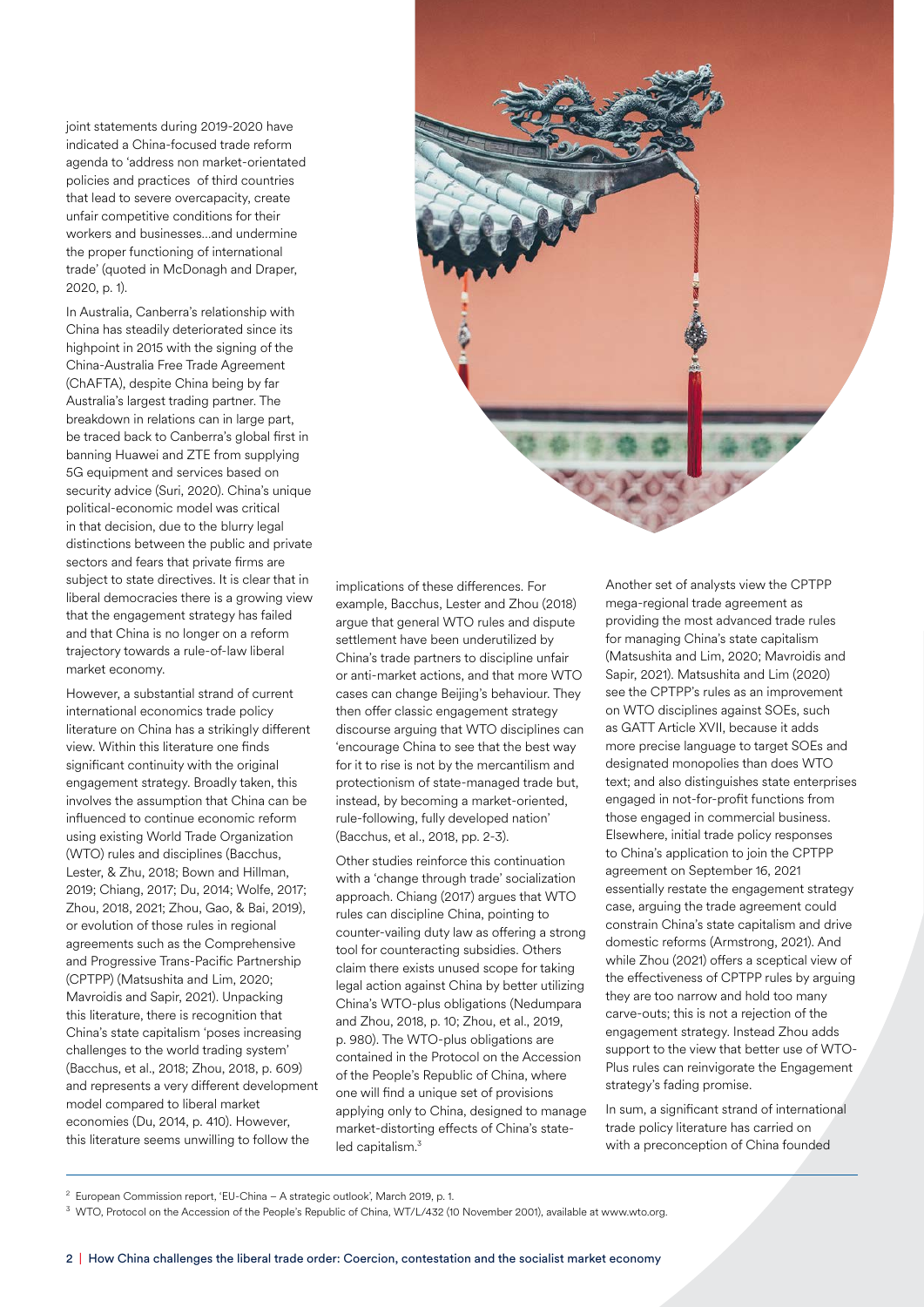on the original engagement strategy. As outlined in a classic paper by Thorstein Veblen, a preconception is a pre-analytical assumption or theory that provides a taken-for-granted foundation on which an analytical framework is built (Veblen, 1900). They are generally 'accepted uncritically, but applied in criticism and demonstration of all else' (Veblen, 1900, p. 241). This is appropriate so long as a preconception is valid. The original engagement strategy preconception is based on a number of assumptions. First, it contains a teleological assumption that economic reform means becoming more market-orientated in a liberal democratic understanding of that term. Second, the engagement strategy assumes China will accept legal constraints on its state-led economic model that require China to acknowledge a liberal economic model is superior to its own state-led socialist model. Third, while acknowledging challenges arising from China's state capitalism, the engagement strategy wrongly assumes China is not a systemic rival.

This paper challenges each of those assumptions by developing an institutional analysis of China's economic model. In doing so it seeks to unsettle the engagement strategy preconception that continues to hold sway in much mainstream trade policy literature.

Utilizing the theory of comparative capitalism, the paper aims to add a novel dimension to trade policy thinking on China, guided by the key concepts of 'systemic rival' and 'socialist market economy'. I argue that the concept of 'systemic rival' is an appropriate way to re-conceptualize China's challenge to the liberal trading system, by highlighting that China has developed a



*socialist* rather than *liberal* market economy; with the critical distinction between both being developed in this paper.

By focusing on a comparative institutional analysis this paper's approach complements, but is distinguished from, a well-developed International Relations/geoeconomics literature focusing on China's rise in terms of geopolitical tensions arising from shifts in relative power (Friedberg, 2011; Ikenberry, 2008; Mearsheimer, 2001; Sampson, 2019; Tammen and Kugler, 2006). Within this literature some view China's rise as highly likely to result in conflict (e.g. Mearsheimer, 2010), while others have argued deep trade interdependencies will provide strong incentives against conflict (e.g. Ikenberry, 2008; Steinfeld, 2010). This is an important debate. But it is noted that even if we could imagine a world where the U.S. comes to an agreement with China on relative power and spheres of influence in a new geopolitical order, this would solve only geopolitical power-based tensions. It would leave unresolved those tensions arising from conflicting economic models competing within a single trading system. The latter needs everyone to play the same game by the same rules to function fairly and effectively – whereas systemic rivalry

implies a conflict over the nature of the game itself. Hence tensions with China are not just about relative power, but also about systemic compatibility within a single rule-based framework for economic competition<sup>4</sup>.

The paper proceeds as follows. Section two provides a conceptual framework that illuminates China's institutional development as a unique variety of socialist market economy; and also allows us to conceptualize how national varieties of market economy interact with the international trading system at a strategic level. Section three maps out China's key political-economic institutions that serve as the genetic rule structure for expressing a socialist market economy. Section four draws on the paper's conceptual framework for analysis of how China's economic model contests the liberal trading order in both informal and formal ways. Section five concludes.

4 However, since economic success is a core pillar of geopolitical power, both elements are interconnected.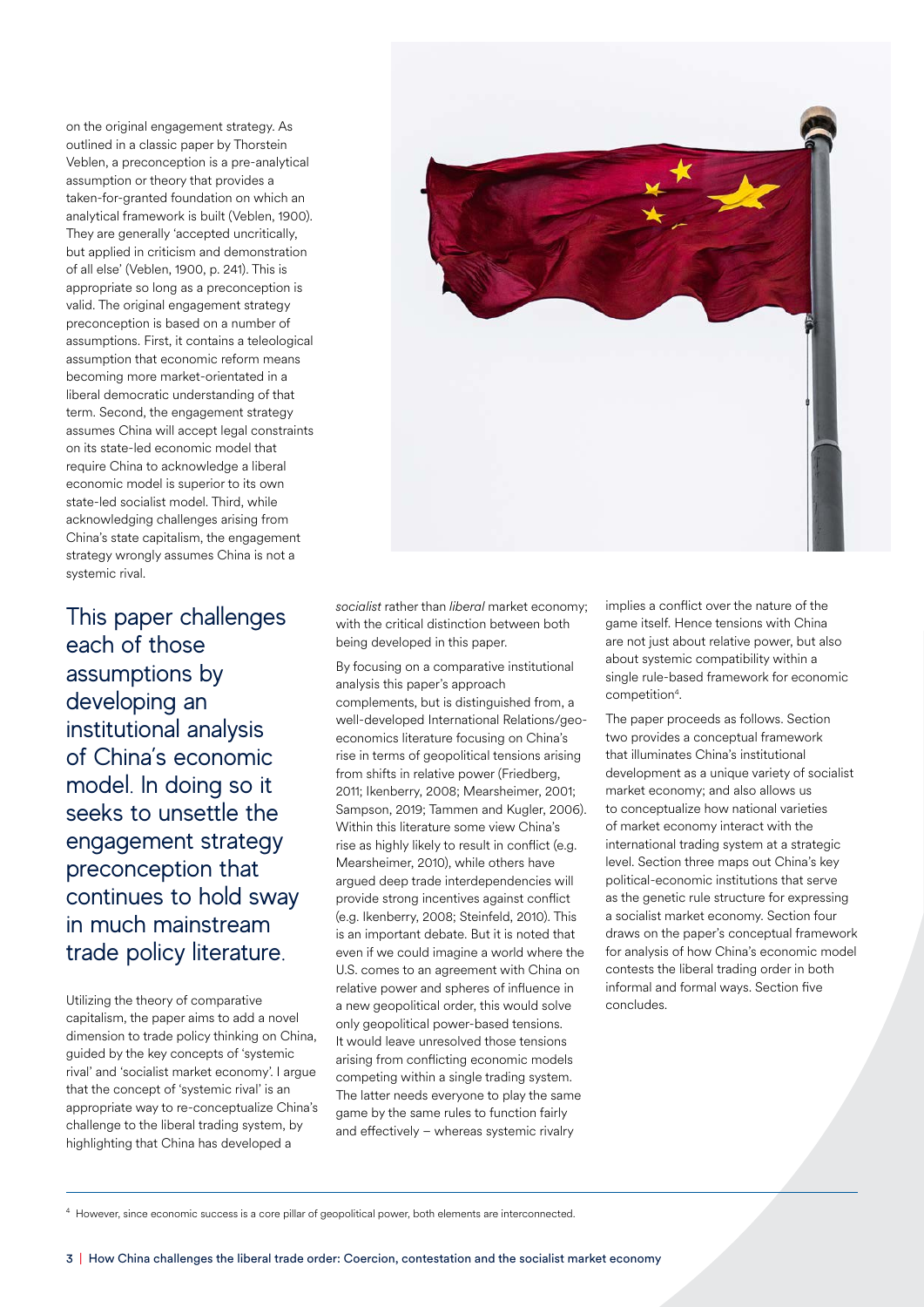### **2. Conceptualizing the Role of Institutions in Strategic Trade Interactions**

The way in which a national economy plugs into bilateral, regional and global trade agreements is a critical foreign policy question. Governments must decide key policy metrics such as whether to open the domestic market to imports, and if so how much; whether to open up more to some nations but less to others; whether some sectors should be more open and other sectors more protected; whether inbound investment flows should be restricted in some areas but not others; whether and to what level immigration is desirable (Hiscox, 2010, p. 51). These decisions impact other policy areas such as national security, and impact economic factors such as productivity, the availability of production factors such as labour, capital and natural resources, as well as reciprocal market access to other economies. A wellestablished IR framework for explaining foreign policy preferences lies in assessing the effects of domestic structures and internal politics on policy ideas and implementation (Gottwald and Bersick, 2015; Katzenstein, 1976). This 'second image' (Waltz, 1959) is less concerned with how shifts in relative power distribution between states can change their foreign policy behaviour; rather, it is focused on how domestic politics shape a state's policy preferences (Helleiner and Malkin, 2012; Schirm, 2013).

This approach is particularly applicable to large countries since these tend to have a greater domestic orientation (Nölke, 2015, p. 658), and typically have a greater capacity to externalize their preferences onto others, where relative power does become important. Consequently, theory suggests that typically a large country such as China will be more focused on its domestic politics when setting foreign policy, and have a greater ability to

externalize those preferences onto others compared with a small country. However, as Fioretos (2001, 2011) cautions, we must be careful about assuming what those domestic preferences are for a given country in relation to a given issue. Doing so may leave begging the very question that needs assessing. The engagement strategy is grounded in an assumption that China's long-run domestic preference will continue along a reform continuum towards a more market-orientated economy. However, today that assumption is questionable. Therefore, to gain a clearer understanding of China's domestic preferences for trade relations a second image approach seeking to reassess that assumption can derive important conceptual insights from the comparative capitalism literature (Amable, 2000; Baccaro and Pontusson, 2016; Boyer, 2005; Whitley, 1999; Witt et al., 2017). This strand of research brings into view the key role of socio-economic institutions in shaping and constraining agent preferences, and are the product of the long-term evolution of a national economy. The given institutional reality of a nation in turn influences trade policy preferences.

How do institutions have this effect? Institutions are the 'humanly devised constraints that structure political, economic and social interaction' (North, 1991, p. 97), and comprise formal elements such as laws, rules and constitutions, as well as informal elements concerning standards of accepted behaviour<sup>5</sup>. Both formal and informal institutions have specific methods of enforcement and sanctions if breached. They provide the system of rules regulating interactions in any given social domain (Hodgson, 2015, p. 45), and provide a relatively stable incentive structure determining agent action. Importantly, while theorists typically highlight constraint, it

is important to note that institutions entail both constraint and empowerment for human agency (Hodgson, 2004, p. 656). To illustrate, since their inception GATT rules have empowered firms to export more freely through reduced border tariffs and rules against discriminatory treatment, but conversely constrain them from securing special treatment or protective tariffs in their domestic market. In such ways institutions simultaneously both constrain and enable what a community of agents can do, as well as what they view as appropriate social action. While trade agreements involve the institutionalized development of common rules, comparative studies of the major market economies in Europe, North America and Japan during the second half of the twentieth century revealed that domestic economies were far from being homogenous, despite sharing in some key economic and political institutions. Rather, there were distinct characteristics evident, including different balances in the role of the public and private sectors and different national competitive advantages (Albert, 1993; Dore, 2000; Shonfield, 1965; Streeck, 1997), which has implications for trade negotiations that seek common rules.

National differences are a result of variations across a host of social institutions that impact economic development more broadly, including but not limited to industrial relations, corporate governance, education and vocational systems of learning and training, financial regulation, ease of doing business and industrial policy. Furthermore, as each unique variety of capitalism evolves, agents and firms adapt and specialize their comparative advantage relative to the given institutional topography (Hall and Soskice, 2001). Over time institutional complementarity increases between constituent parts of the national

<sup>&</sup>lt;sup>5</sup> Contrast the informal norm expressed by the term "It's just business" with the informal Chinese institution of *guanxi*. "It's just business" expresses an impersonal and contractual approach to business characteristic a contract may be considered 'a mere general guideline for action, while the *guanxi*, the social network which maintains business relationships and trust, might play a<br>much larger role in [dispute] resolution' Cunningham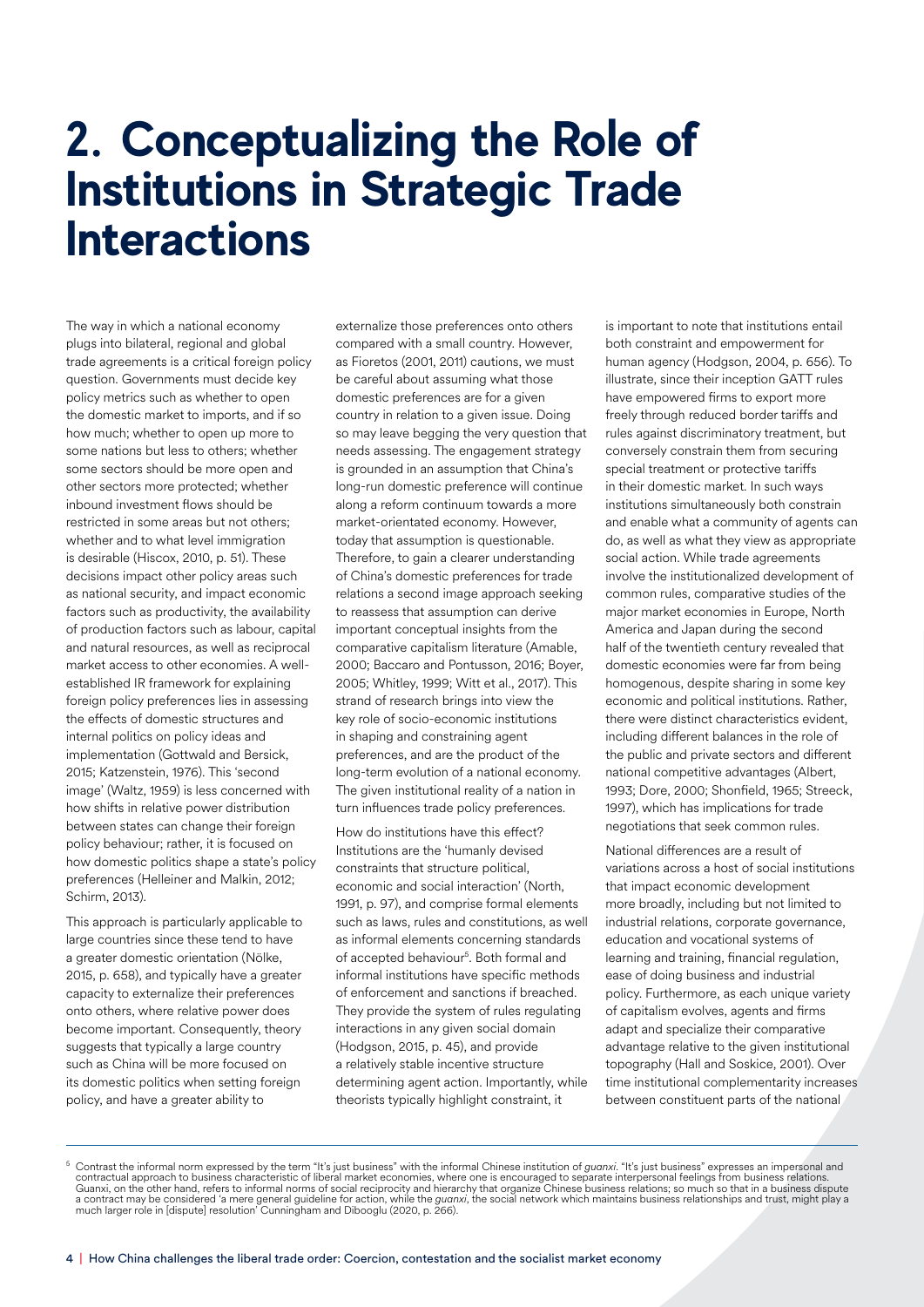economy, with complementarity referring to the fact that 'the efficiency and returns on some building blocks depend upon, and frequently increase with, the presence of others (Fioretos, 2001, p. 219). Over time powerful interest groups, from business, labour and politics emerge who have a stake in a given institutional framework and thus seek to ensure its viability through evolution rather than revolution<sup>6</sup>. Different national starting points on the road to modernity are thereby maintained over time.

This helps explain the fact that while globalization has resulted in some convergences – for example it has been possible to develop common trade rules between nations – economic diversity at the national level has persevered. As a result, comparative institutional theory considers diversity to be a permanent and fundamental feature of the world economy (Amable, 2000, p. 645; Hall, 2007, p. 39; Hodgson, 2015, p. 344). Evidence also suggests that while some variations may be more economically efficient than others, it is also evident that many variations produce 'dissimilar competitive advantages that nonetheless can be equal in terms of economic performance' (McNally, 2012, p. 746). This enduring national economic diversity has important consequences for domestic preference formation concerning trade policy in a multilateral setting, leading to a growing literature in second-image comparative political economy (Fioretos, 2001, 2011; Nölke, ten Brink, Claar, & May, 2015; Weinhardt and ten Brink, 2020).

The core insight in this literature is that the form of multilateralism espoused by a nation will be driven by considerations of how such a form will impact 'the ability of that country to sustain the comparative institutional advantages provided by its specific variety of capitalism' (Fioretos, 2001, p. 215). Put another way, the internal institutional logic of a country can be expected to play an important role in shaping its foreign policy on trade relations and negotiations. Since all nations have unique institutionalized political economies, we can see where the possible tensions will arise when states seek to agree on common trade rules with others. This is exemplified in the origins of the modern post-war trading system. The International Trade Organization – the original World Trade Organization – failed to get off the ground after extensive negotiations during 1945-47 because the U.S. Senate refused to ratify the final Charter. This was due to demands from other nations viewed to be ill-suited to US trade interests (Ruggie, 1982, p. 396). Instead, a far more restricted domain of commercial relations were covered by the GATT; while it took a further 48 years for the International Trade Organization to resurrect as the World Trade Organization (WTO) in 1995.

Both the GATT and later the WTO have a fundamental set of principles, rules and norms grounded in liberal economics shared across Anglo-Saxon and Continental European varieties of capitalism. This is logical given those countries were most influential in devising the GATT, while the WTO is an institutional evolution that retains the GATT legal texts at its core (Wilkinson, 2013). An institutional analysis of China's political economy can provide theoretically informed insights into the question of whether China's economic model represents a systemic rival to the liberal market economies and their simulacrum legally inscribed in the WTO trading system.

 $6$  A given institutionalized form of market economy can also lock-in losers, which may precipitate a social movement seeking change, as for example populist movements that led to Brexit and Trumpism, driven in part by bl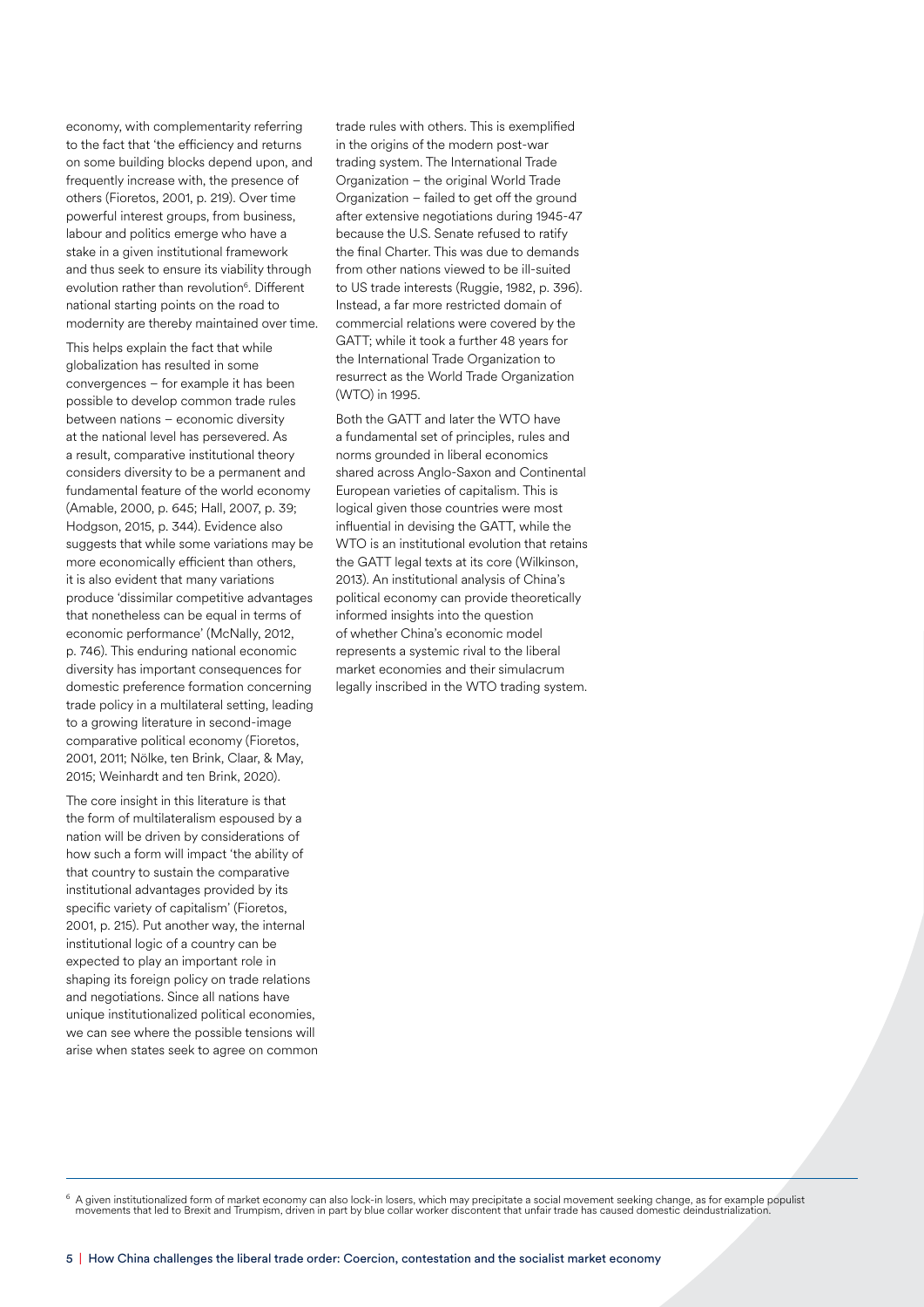# **3. China's Economic Institutions: A Variety of Market Socialism?**

### China's economy is often identified as a form of state capitalism.

However, the term 'state capitalism' is widely applied to a heterogeneous array of economies and has no single definition (Du, 2014, p. 410). Furthermore, as others have pointed out in systemically critiquing the concept, state capitalism is used to refer 'to an extremely wide array of practices, policy instruments and vehicles, institutional forms, relations and networks that involve the state to different degrees and at a variety of levels, time frames, and scales' (Alami and Dixon, 2020, p. 71). Broad definitions are reflective of this heterogeneity and include

'a system in which the state functions as the leading economic actor and uses markets primarily for political gain' (Bremmer, 2010, p. 4); or 'a political economy in which the state directs and controls key productive forces in an economy, yet employs capitalist practices' (McNally, 2012, p. 3). Such definitions could include economies as diverse as China, Russia, Vietnam, Malaysia, Singapore and South Africa, while telling us little about the crucial differences and unique ways in which these economies operationalize the state-market nexus. Thus, the concept of state capitalism is analytically useful only at a broad structural level for categorizing China's economy. For greater specificity this paper draws on a growing comparative literature which has sought to elucidate the key institutions



and practices that undergird what is unique about capitalism with Chinese characteristics (Blanchette, 2020; Chen and Rithmire, 2020; Gruin, 2019; McNally, 2012; Peck and Zhang, 2013; Wu, 2016). It then applies the paper's conceptual framework to inform the debate over systemic rivalry in the trade system.

#### **3.1 Hybridization as core institutional characteristic**

The engagement strategy view of post-Mao economic reforms as occurring along a linear transition from socialist planning to a liberal market economy is a fundamental misconception of China's development. Instead the party-state has remained dominant even as market entrepreneurship flourished from the 1980s onwards. For McNally this suggests that 'successful institutional hybridization in the Chinese system has allowed these two dissimilar types of capital accumulation to coexist and become codependent' (McNally, 2012, p. 751). This state capitalism/market capitalism hybridization, or dual-track liberalization (Qian, 2017; Xu, 2011), is the first fundamental point to note about China's economic model. It represents a unique element of China's opening and reform era. Characteristics include re-tooling the Soviet-style *nomenclatura* system that allows the Party control over all political appointments to be used for 'promotion tournaments', which reward officials that preside over regional economic success, thereby 'melding the calculus of the party state with a style of centrally incentivized local entrepreneurialism' (Peck and Zhang, 2013, p. 375). Other forms of unique combination of free markets with communist economic institutions include the reforms that drove world-beating growth from the late 1970s to 2000s (Qian, 2017). For example, agriculture was only partially liberalized whereby producers could keep excess output only after their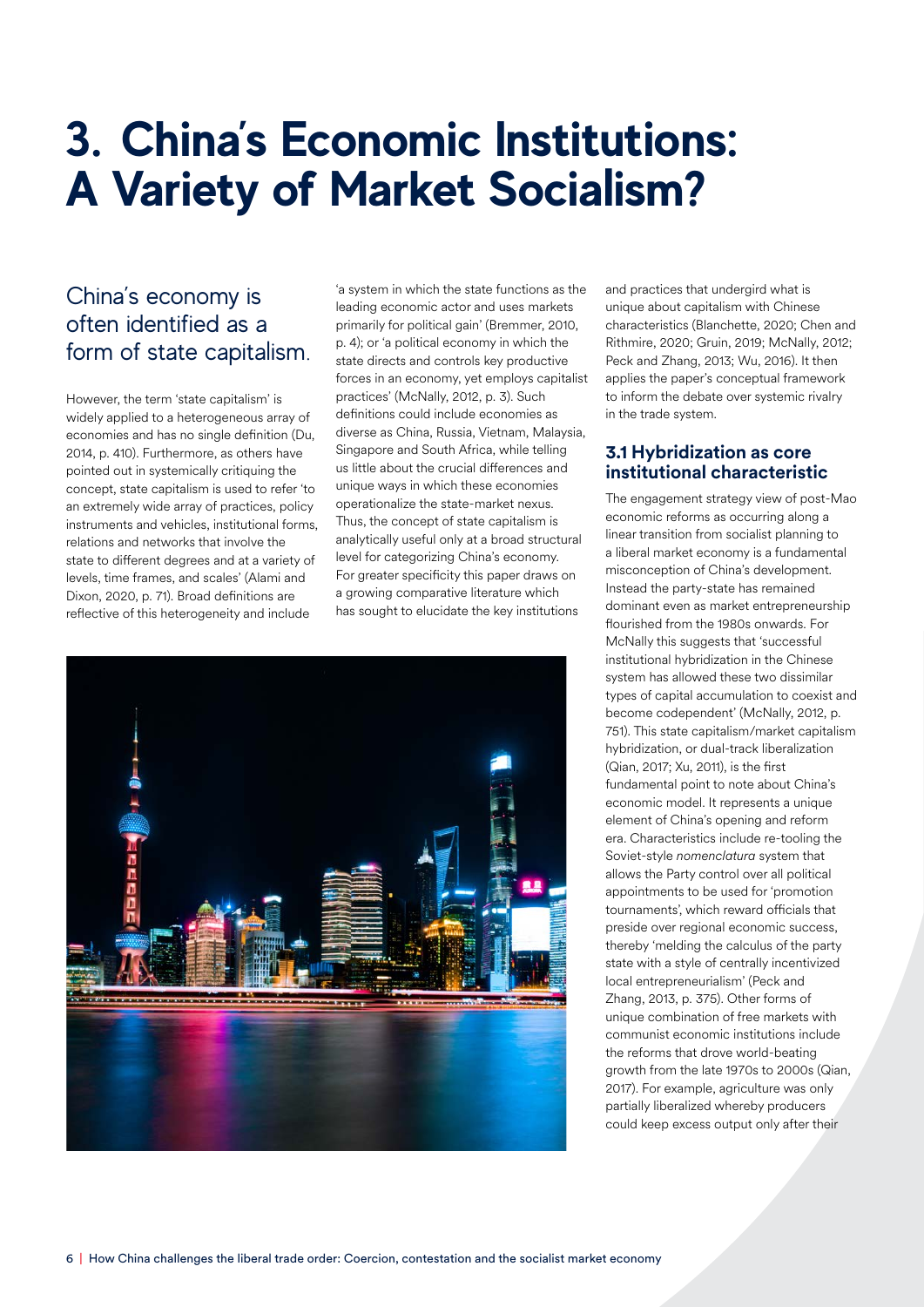state quotas were met. Township and village enterprises (TVEs) underpinned industrial growth, representing 50 percent of output by the beginning of the 1990s (Lin, Cai, & Li, 1996, p. 180), yet these TVEs were communally owned, rather than privately owned. Land has never been privatized in China. Article 10 of China's state constitution outlines that land in cities is owned by the state, while land in rural and suburban areas is owned by collectives, except where state ownership has been legally defined<sup>7</sup>. These hybrid oddities of the early reform period stood in stark contrast to the Washington Consensus liberalization paradigm forced on many other developing countries, but were considered to be transitional institutions on the path to full liberalization. However, transition seems hardly appropriate in light of contemporary institutional development, which highlights powerful continuity in the Party's development of unique institutional forms designed to cement Party and state control over economic life.

Today, China's economy continues to exhibit this 'unique duality that combines top-down state-led development with bottom-up entrepreneurial private capital accumulation' (McNally, 2012, p. 744). In addressing this duality Wu's (2016) influential study has identified three elements of China's hybrid political economy that make it a *sui generis* form of state-capitalism, which Wu argues makes it unmanageable within the World Trade Organization's legal order. First is the state's corporate holding entity the State-owned Assets Supervision and Administration Commission of the State Council (SASAC). While Chinese SOEs often compete against one another internally, as well on international markets, Wu argues that it is misleading to view them as functionally autonomous commercial entities. SASAC has governance control over these entities, and may allow management operational autonomy 'so long as it delivers along the agreed-upon metric. The difference [compared to properly commercial SOEs in other countries] is that the metric is not pure profit, but rather the Chinese state's interest, broadly defined' (2016, p. 272). Furthermore, Wu argues that unlike other state economies that do not possess the governance complexity and institutionalized capability of China's Leninist party structure, the SASAC provides a unique

governance capability to China's leaders. It allows control over all SOEs in China through a vast nested vertical and horizontal governance network, whereby provinces and municipalities each form their own SASAC governing provincial SOEs, but which sit under the central SASAC. This makes it one of the world's largest controlling shareholders and 'one of the most powerful economic actors in the world today' (2016, p. 271).

A second key element is Beijing's control over financial institutions through Central Huijin Investment Ltd. China's big four banks each sit within the top 10 list of the world's largest financial institutions. These are the Industrial and Commercial Bank of China, the China Construction Bank, the Agricultural Bank of China and the Bank of China. Central Huijin operates as a subsidiary of China's sovereign wealth fund, the China Investment Corporation, and like SASAC allows the state a tool to direct lending for its policy objectives, while second tier financial institutions are controlled through more complex shareholdings, with the example given of Shanghai Pudong Development Bank's top shareholders all being holding companies of the Shanghai SASAC (Wu, 2016, p. 275). While Central Huijin initially acted as a vehicle for restructuring China's largest financial firms, it has since been developed for increasing influence over the private sector through state investment and shareholding (Chen and Rithmire 2020; Pearson, Rithmire, and Tsai 2021). Beijing also established the China Securities Finance Corporation (CSF) in 2011, which like Central Huijin was originally intended to assist in general market liquidity, this time by facilitating securities trading. However, both Central Huijin and CSF began largescale investments in nonstate shares during the 2015-2016 stock market meltdown – investments that were maintained even after market stabilization was secured (Chen and Rithmire 2020, 268). In 2020 Central Huijin was the largest shareholding company in China, holding 4.3 trillion RMB in assets under management.

A third pillar of China's hybrid system is the National Development and Reform Commission (NDRC), formerly the State Planning Commission during China's pre-1978 pure command economy era. Planning ministries are common in nations across

the globe. However, the NDRC stands out as unique because of the levers it has available to drive economic policymaking and outcomes (McNally, 2012, p. 754; Wu, 2016, p. 276). The NDRC oversees China's five-year development plans, and is a key institution for translating vast shareholder control vested through the SASAC into an actual means to drive coordinated policy objectives. Some of the actions of the NDRC include setting prices for key commodities, such as electricity, oil, natural gas and water, thereby affecting the cost structure of the entire economy. The NDRC is the final authority whenever a large infrastructure project or investment requires government approval, affecting supply and capacity, as well as having a role in deciding the allocation of the state's investment funds. It can implement major economic policy, including industrial policy, service sector development, sustainable development policy, and also acts as an enforcer of regulations such as the Anti-Monopoly Law.

Similar to how the SASAC governance structure is replicated at the subnational level, the NDRC is replicated at province and municipal levels, where each authority has a Development and Reform Commission (DRC), and each of these report vertically to the National DRC, as well as horizontally to related Party-state authorities. This ensures 'that the state has the full ability to coordinate economic policies both within and across sectors and regions…The presence of a single economic coordination agency with wide-ranging scope both horizontally and vertically also helps to render China unique' (Wu, 2016, pp. 277, 278). McNally notes that the NDRC can suffer incoherence due to intense provincial competition for foreign investment and thus competition between subnational NDRCs, yet also suggests this should not be overstated since 'the Chinese state has retained enormous leeway in its ability to intervene in the economy via the Leninist party-state, control over the commanding heights of industry and finance, and the substantial regulatory purview of local and central state formations' (McNally, 2012, p. 754). A number of other important Leninist institutions of control are listed in the box with brief descriptions to reinforce the above analysis. Next, I turn to the Party institution itself, which is the critical central institution of China's model.

 $^7$  Constitution of the People's Republic of China, adopted at the First Session of the Thirteenth National People's Congress on March 11, 2018. Available at: https://english.www.gov.cn/archive/lawsregulations/201911/20/content\_WS5ed8856ec6d0b3f0e9499913.html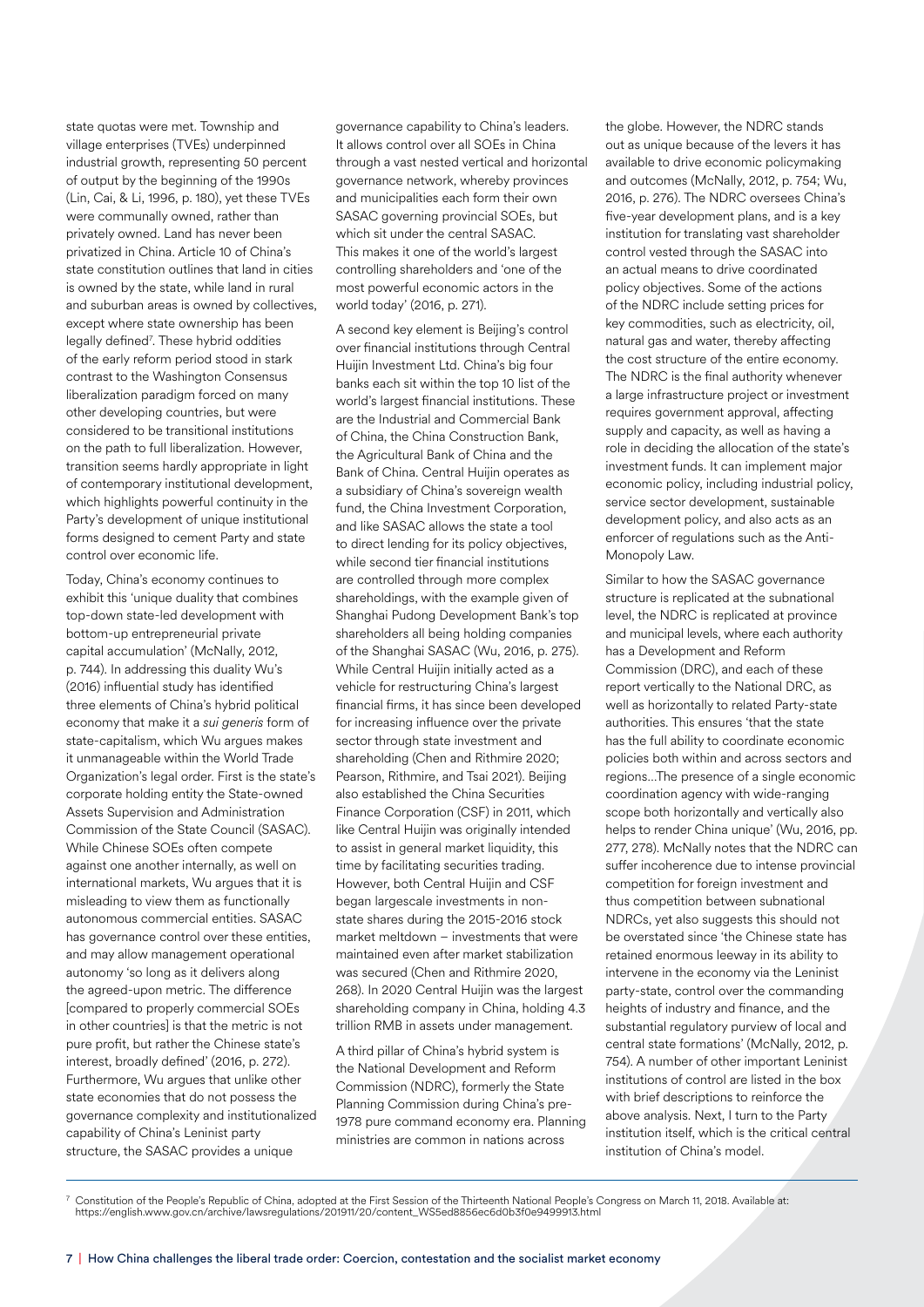#### Table 1 Leninist institutions of control

| <b>XX</b>                                                                         | <b>XX</b>                                                                                                                                                                                                                                                                                                                                                                                                                                                                                                                  |
|-----------------------------------------------------------------------------------|----------------------------------------------------------------------------------------------------------------------------------------------------------------------------------------------------------------------------------------------------------------------------------------------------------------------------------------------------------------------------------------------------------------------------------------------------------------------------------------------------------------------------|
| <b>State Asset Supervision</b><br>and Administration<br><b>Commission (SASAC)</b> | Manages and regulates state-owned assets, including administration<br>of 200 central-level SOEs; local-level administered SOEs are managed<br>horizontally by provincial-level SASACs that report up to the national<br>SASAC.                                                                                                                                                                                                                                                                                             |
| <b>Central Huijin Investment</b><br>Ltd                                           | Allows the state to direct credit lending by the big 4 banks; complex<br>shareholdings used to control second tier financial institutions' lending.                                                                                                                                                                                                                                                                                                                                                                        |
| <b>National Development</b><br>and Reform Commission<br>(NDRC)                    | Sets prices for key commodities impacting overall cost structure of<br>China's economy; implements major domestic development policy;<br>enforces regulations; provincial NDRCs report up to national NDRC,<br>ensuring vertical and horizontal governance coverage.                                                                                                                                                                                                                                                       |
| <b>Central Commission for</b><br><b>Discipline Inspection</b>                     | Reformed with enhanced powers under Xi.                                                                                                                                                                                                                                                                                                                                                                                                                                                                                    |
|                                                                                   | It can arrest without charge; decisions cannot be overturned by any other<br>entity in China, not even the supreme court, i.e. it is above the law.                                                                                                                                                                                                                                                                                                                                                                        |
| Cyberspace<br><b>Administration of China</b><br>(CAC)                             | Founded in 2011, CAC policies heavily censor online content, and has<br>extensive control over data management and flows within China and<br>across its borders                                                                                                                                                                                                                                                                                                                                                            |
| <b>State Administration for</b><br><b>Market Regulation (SAMR)</b>                | Founded in 2018 through the merger of three existing regulators. SAMR<br>has wide-ranging authority over the country's private sector through an<br>expansive interpretation of anti-trust law.                                                                                                                                                                                                                                                                                                                            |
| <b>Central Political and Legal</b><br><b>Affairs Commission</b>                   | Tasked with overseeing activities of legal enforcement authorities,<br>including judges, prosecutors and police (Yang, 2017). When an issue<br>is deemed "politically sensitive" the Commission prescribes the legal<br>outcome that must be delivered by the relevant authorities in question.<br>If that is a judicial decision then as noted in a 2009 National People's<br>Congress, judges 'must remain loyal $-$ in order $-$ to the Party, the state,<br>the masses and, finally, the law' (McGregor, 2012, p. 24). |

#### **3.2 The Party Institution**

The central pillar of China's market socialism is the Party institution.

A defining aspect of Xi Xinping's tenure as General Secretary of the Party since 2012, and China's President since 2013, has been a concerted effort to further institutionalize and strengthen Party presence, surveillance, and influence across all societal domains (Blanchette, 2020; Minzner, 2018). When Xi took the reins, the Party already had a vast Leninist single-party system of political control comprising 80 million or so members, and used to manage and influence the state, the economy, the civil service, the military, police, education, civil society and the media in ways that maintain Party control (Heath, 2014; McGregor, 2012). In the economy Xi has used this political machinery to strengthen control over SOEs, which became necessary after decades of high growth meant their size, organizational complexity and internationalization left the national SASAC struggling to monitor them to the desired degree (Leutert and Eaton, 2021, p. 20). Xi

has used the cadre management system to increase party control over SOEs by legally clarifying the leading role of the Party in corporate charters, re-invigorating party building within SOES, increasing ideological education of SOE leaders and strict management of SOE leadership appointments<sup>8</sup>.

The degree of Party control may not always be immediately apparent, since it is not stated in SOE prospectuses and corporate law indicates SOEs have legal autonomy, and lastly because as a matter of daily life the Party does not seek to micromanage every aspect of economic activity. However, when required, SOE Party cells can be utilized to ensure implementation of Beijing policies and political agendas. Furthermore, since the Party stands outside the law in China's legal system (McGregor, 2012, pp. 22-26) precise legal delineation of the exact nature of authority over SOEs is not required. As one Chinese lawyer stated: 'In corporate law, the boards [of Chinese state companies] can choose to disregard the Party's advice. As a fact of life they cannot' (quoted in McGregor, 2012, p. 49).

Directives to SOEs can be given informally through the Party cell system free from any paper trails. This lack of transparency makes prosecuting a WTO trade case against SOEs suspected of acting politically rather than commercially difficult if not impossible9 . Studies have documented extensive use of SOEs by Beijing for political purposes, including coercion (Kurlantzick, 2016, pp. 203-224; Vekasi, 2019).

Reforms similar to those used for increasing Party control and surveillance over SOEs are also being expanded into the private sector, albeit at a slower pace and through a mix of formal and informal actions (Chen and Rithmire, 2020; Norris, 2021; Pearson, Rithmire, & Tsai, 2021). Reforms include the 2017 National Intelligence Law which requires organizations to support state intelligence entities in any manner required for national security broadly defined – thus actions ranging from intelligence gathering, commercial discrimination, technology transfers and economic coercion are conceivable. In 2018 Article 5 of 'Guidelines for the Governance of Listed Companies' issued by the China Securities Regulatory Commission<sup>10</sup> requires private firms to 'provide for the activities of the Party committees, which they are notably obligated to bring into their equity structure' (Norris, 2021, p. 25). This was done to further Xi's goal, as outlined in 2017 at the 19th Party Congress, to revitalize Party leadership across all societal domains. In the section of Xi's keynote speech titled 'Ensuring Party leadership over all work' he noted that "The Party exercises overall leadership over all areas of endeavour in every part of the country…We must improve the institutions and mechanisms for upholding Party leadership"<sup>11</sup>. Establishing new Party cells in non-state firms, as well as invigorating the role and status of existing cells has been a central element of firming up Party leadership across the economy. By the end of 2017 the Party claimed that 1.88 million private firms had created such cells, including foreign firms, a figure representing over 73 percent of all private firms (Pearson, et al., 2021, p. 209).

8 As laid out by the General Office of the Central Committee of the Communist Party of China document "关于在深化国有企业改革中坚持党的领导加强党的建设的若<br>干意 见" [Several Opinions on Adhering to Party Leadership and Strengthening Party Building in D

9 McGregor (2019, p. 68) notes that China adopted such informal mechanisms during a blockage of Australia's thermal coal in 2019 to ensure no incriminating paper trail could be found or leaked later, having learned from previous instances where leaks had occurred and exposed activity in breach of WTO commitments.

10 "上市公司治理准则" [Guidelines for the Governance of Listed Companies], China Securities Regulatory Commission, September 30, 2018, http://www.csrc.gov.cn/ pub/zjhpublic/zjh/201809/t20180930\_344906.htm.

<sup>11</sup> Xi Xinping, 'Secure a Decisive Victory in Building a Moderately Prosperous Society', 19th Party Congress 中国共产党第十九次全国代表大, October 18, 2017. Available at: http://www.xinhuanet.com/english/special/2017-11/03/c\_136725942.htm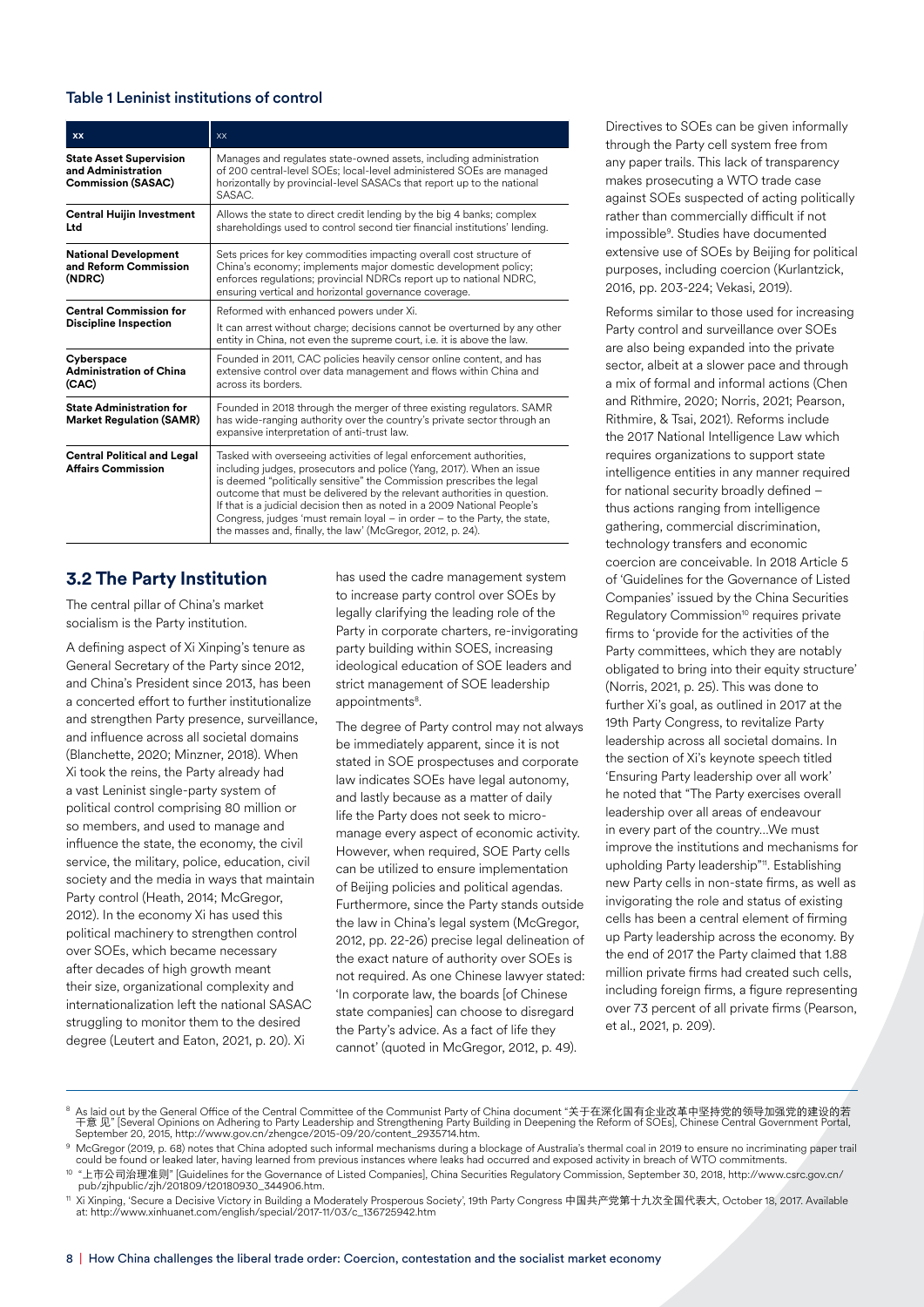

While acknowledging that the Party does not micromanage everyday commercial life in the way a full command economy would, the deep fusion of party cells across both SOEs and private firms means that an already blurred line between public and private becomes even more diffuse. As Blanchette puts it, 'it is difficult (if not impossible) to delineate with any precision where CCP influence ends and where firm autonomy begins' (2020, p. 2). The CCP has institutionalized a web of vertical and horizontal Leninist party networks as the overarching integument of a vast and highly developed array of regulatory institutions, all designed to allow the Party maximum flexibility and capability for implementing a whole-of-society development plan. Its economic model 'entails intensifying blending of not just ownership, but also function and interests, in a manner that

upends the familiar public/private binary and illustrates the distinctive political logic of party state capitalism' (Pearson, et al., 2021, p. 210). SASAC Party Chair Hao Peng puts the logic of Party capitalism this way:

 Regardless of whether state-owned or private enterprises, they are all Chinese enterprises. [We] will firmly promote the upstream and downstream *integration of firms of various ownership structures*, the integration of large, medium, and small, and the coordinated and innovative development of various market entities to jointly build a group of world-class enterprises<sup>12</sup> [emphasis added]

Consider what Peng is saying here, namely that the fundamental binary organizing Western political economy, public versus private ownership structure, is secondary

within China's political economy. Instead, their status as *Chinese* enterprises becomes primary, making them equally subject to being interpolated into the Party's Leninist control system. China's Party capitalism thus denotes a capitalist market economy internalized within, and subservient to, a Leninist one-party political economy, producing what the Party terms a *socialist* market economy. Consequently, private property rights undergirding capitalist commercial relations protected by rule of law as understood in liberal democracies simply do not exist in China. Free markets and entrepreneurialism do exist in China, but under very different legal and normative conditions than liberal market economies. The institutional development of China appears to represent an idea fleshed out by Deng Xiaoping in 1979, at the beginning of China's opening up period:

<sup>12</sup> 郝鹏接受中央主流媒体采访谈当前中央企业发展态势 [Hao Peng interview for central mainstream media about current development of central enterprises], 11 August,<br>2020, available at http://www.sasac.gov.cn/n2588020/n2877938/n2879599/n2879599/c1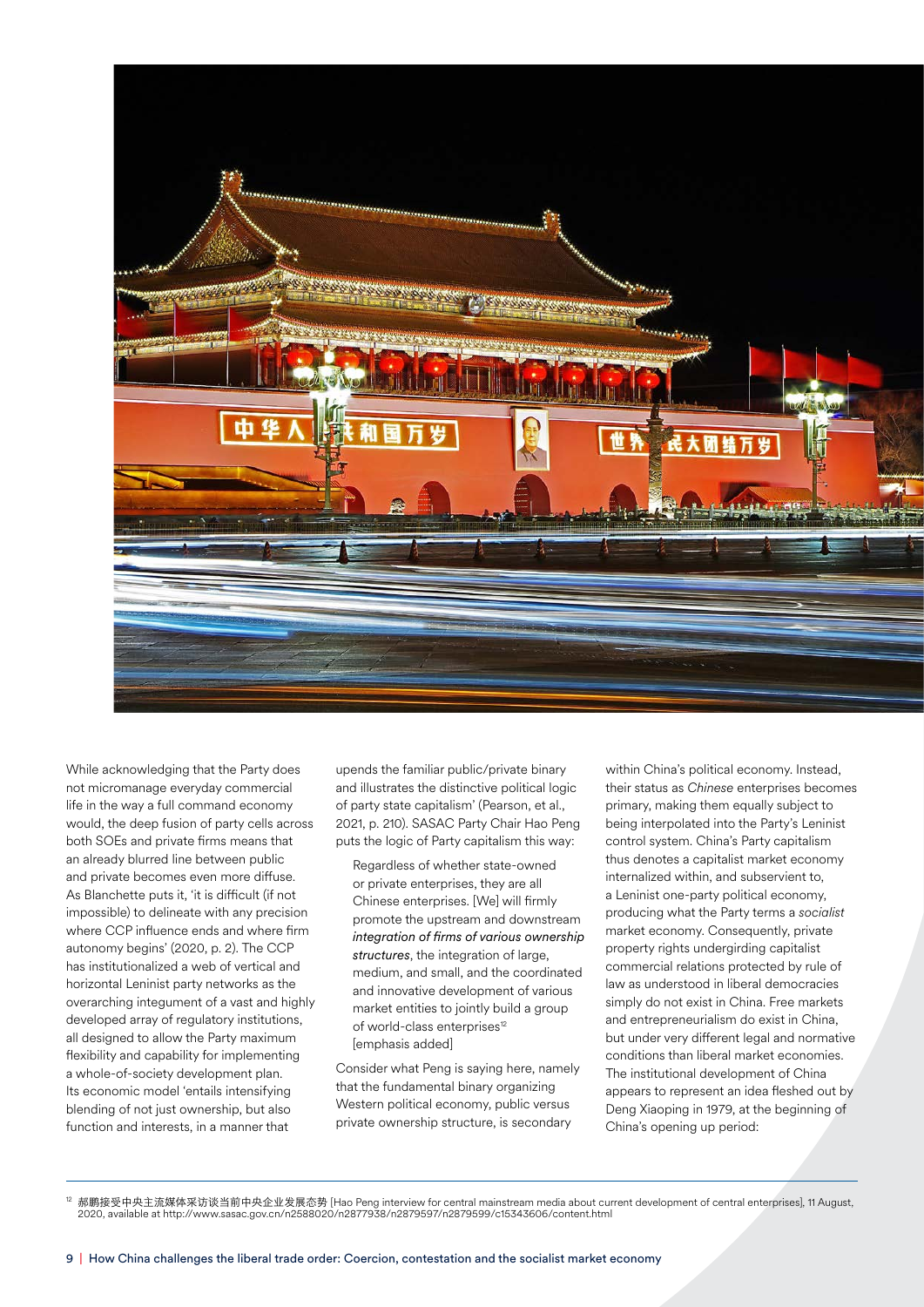Why can't we develop a market economy under socialism? Developing a market economy does not mean practicing capitalism. While maintaining a planned economy as the mainstay of our economic system, we are also introducing a market economy. But it is a *socialist* market economy…taking advantage of the useful aspects of capitalist countries, including their methods of operation and management, does not mean that we will adopt capitalism (Xiaoping, 1994, pp. 232-234) [emphasis added].

The Party's paramount leaders have consistently used the term 'socialist market economy' in key speeches since, and the term is enshrined in both the Constitution of the Communist Party of China and the Constitution of the People's Republic of China. In the Party Constitution the General Program states that 'The Communist Party of China shall lead the people in developing the socialist market economy<sup>13</sup>, while the state Constitution's Article 15 opens with 'The state shall practice a socialist market economy'. Deng's vision of capitalist markets as a useful but nonetheless subordinate tool within a socialist system has been reiterated consistently since. In reflecting on the aftermath of the 2008 global financial crisis Wen Jiabao stated "we came to the conclusion that . . . [while continuing to rely on the basic role of markets], we must fully bring into play the superiority of the socialist system, which is efficient decision-making, powerful organization, and concentration of resources to achieve big things" (quoted in Naughton, 2021, p. 7). In a 2013 speech titled 'Uphold and Develop Socialism with Chinese Characteristics' Xi Xinping acknowledged that "socialism in its primary stage will exist alongside a more productive and developed capitalist system" but that China was "building a socialism that is superior to capitalism" (quoted in Tobin, 2020, pp. 12-13). In 2017 Xi stated the meaning of China's success as follows:

 It means that the path, the theory, the system, and the culture of socialism with Chinese characteristics have kept developing, blazing a new trail for other developing countries to achieve modernization. It offers a new option for other countries and nations who want to speed up their development while preserving their independence; and it offers Chinese wisdom and a Chinese approach to solving the problems facing mankind<sup>14</sup>

The Party has displayed remarkably consistent political messaging concerning the role and place of *capitalist* markets within a *socialist* market economy as supporting a developmental transition from a full but ineffective Soviet-style command economy to a hybrid form of *embedded* socialist market economy.

The engagement strategy, however, has operated on the assumption that such statements and terms concerning China's socialist system were a sort of doublespeak, ideological tools used for political sloganeering with little or no material substance. Whereas the institutional development outlined above is material evidence that the Party has matched its rhetoric with real actions, and developed a *sui generis* institutional order along the lines identified by Deng and later leaders; building an economy where the public sector is hailed as the leading sector and free markets are in strict subordination to the Party's political order. Hence, it is a well-founded point made by Gruin that 'one must look beyond traditional notions of market liberalization and state regulation' (2019) to analytically grasp China's developmental logic.

To sum this section up, the common threads within the comparative literature are as follows: China's economy cannot be captured in requisite detail by the concept of state capitalism. Its developmental arc has followed a unique trajectory grounded in China's institutional history under Party leadership. That trajectory is a consequence of unique institutions that allow markets a major role in production and allocation while simultaneously maintaining extensive *executive*, rather than just regulatory, political control over all facets of the economy. State ownership of key factors of production has been maintained and progressive institutionalization of political control over the economy's commanding heights and increasingly its lesser heights is evident.

<sup>&</sup>lt;sup>13</sup> 中国共产党章程 (Constitution of the Chinese Party of China), Revised and adopted at the 19th National Congress of the Communist Party of China on October 24,<br>2017. Available at: http://www.xinhuanet.com//english/download/Co

<sup>&</sup>lt;sup>14</sup> Xi Xinping, 'Secure a Decisive Victory in Building a Moderately Prosperous Society', speech delivered at 19th National Congress of the Communist Party of China on<br>October 18, 2017. Available at: https://www.chinadaily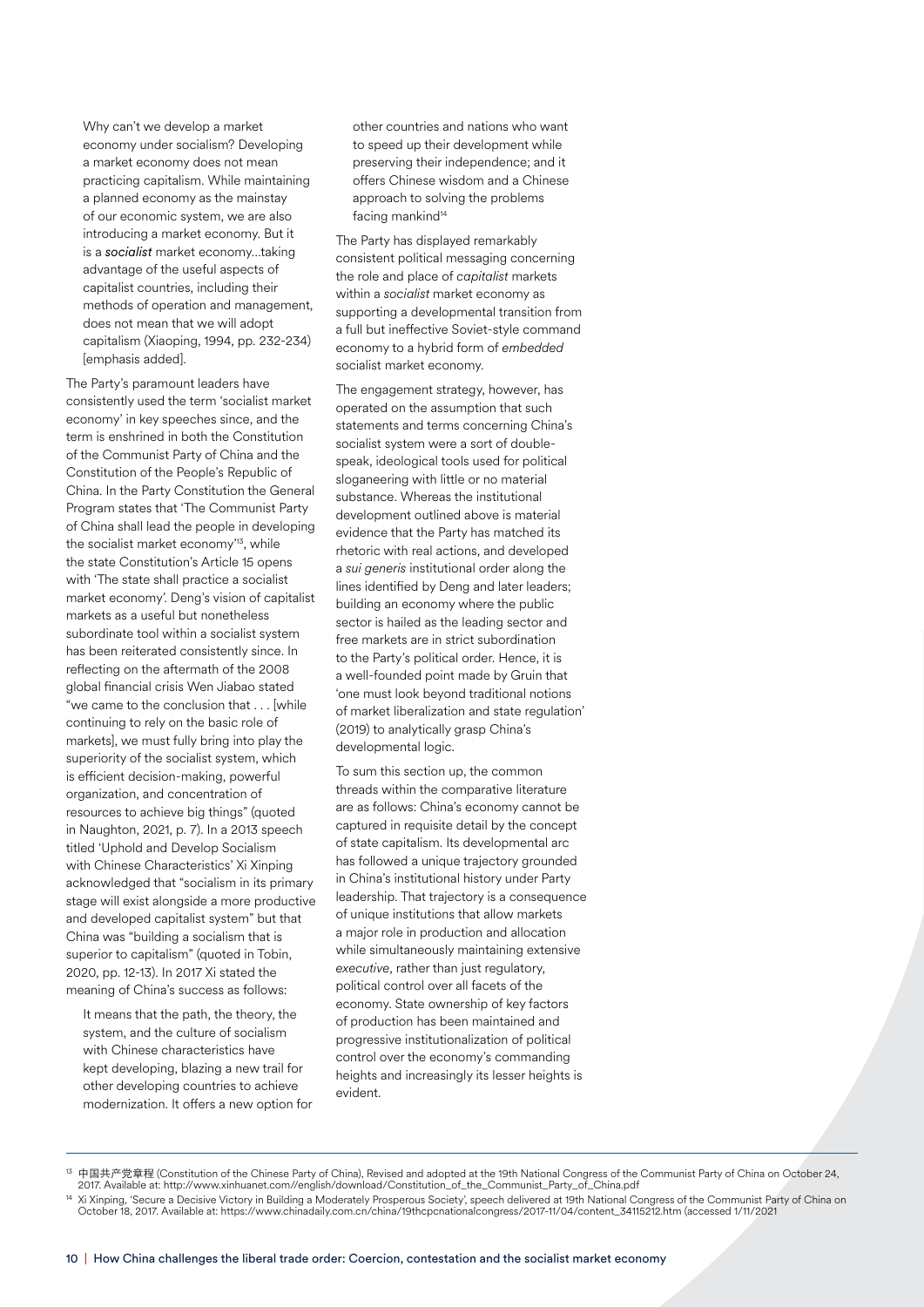## **4. China, A Systemic Rival with Implications for an Engagement Strategy**

Trade agreements require making universal rules for interaction. If major players are playing fundamentally different games, the degree of structural overlap for shared rule-making becomes smaller, and the competition to devise rules becomes greater. Furthermore, recall that a nation will logically prefer a form of multilateralism that will maximize the advantages of its economic model. This implies that the internal institutional logic of a country will impact its willingness to abide by rules that undermine its institutional comparative advantage. Theory also tells us China can be expected to externalize its preferences onto the multilateral system. This may be both informally, for example, through practices that challenge WTO rules and norms but are unofficially unacknowledged by Beijing; and formally, by contesting rules and norms within international forums designed to develop new rules and standards. This section identifies both formal and informal modes of contestation.

#### **4.1 Informal Contestation of the Liberal Trade System**

Analysis of China's trade law compliance as a form of 'paper compliance' (Webster, 2013) supports the theoretical expectation of informal contestation of WTO rules. Webster notes that China has a good record of implementation according to the letter of the law, but breaches the spirit of the law by continuing 'to introduce policies that clearly run afoul of basic tenets of the multilateral trading system' (2013, p. 534). These include maintaining large subsidy regimes, a general lack of transparency, ongoing market access barriers, forced technology transfers, export restrictions and domestic market barriers for foreign entities. Thus, while China has a good compliance record for disputes lost at the WTO's Dispute Settlement Body (DSB) Webster warns that focusing narrowly on the DSB cases 'overlooks other modes of resistance China deploys to avoid complying with basic WTO norms'

(Webster, 2013, p. 530; see also Weinhardt and ten Brink, 2020, p. 265).

This is the same wider point made by Wu (2016), who rejects claims that the WTO has largely managed China's trade relationship with other Members within the scope of the institution's rules. He argues that only a small range of disputes with China are manageable within the current rules, those being areas where China's policies and practices resemble the liberal economies. Outside of that defined area major incompatibilities exist. Particularly, Wu argues that core WTO legal concepts and norms including requirements for a clear distinction between government and/or public entities, a normative commitment to competitive neutrality and the requirement that SOEs act according to commercial considerations are in conflict with China's economic model.

A second way China challenges the rules based norms of the liberal trade order is its increasing resort to economic coercion. Such coercion falls under the general concept of economic statecraft, defined as 'the application of economic means of power by states so as to realize strategic objectives' (Scholvin and Wigell, 2018, p. 74). There is growing evidence of Beijing's systematic approach to using its economic heft for strategic, militaristic and political ends. Some examples including arbitrarily reducing its export quota for rare earth elements in 2010 to Japan when tensions flared up over the Tokyo-controlled Senkaku islands, which both nations claim as their territory (Vekasi, 2019); when the Senkaku island dispute flared up again in 2012 Chinese SOEs were encouraged to stop buying Japanese goods where possible, which is estimated to have cut 1% of Japan's growth for the final quarter (Kurlantzick, 2016, p. 207); Beijing informally banned Norwegian salmon in response to the Nobel peace prize being awarded to Chinese dissident Liu Xiaobao in 2010; during the 2010s countries that allowed a Dalai Lama visit suffered an 8 percent

drop in trade with China for the next two years, significantly above normal trade fluctuations, indicating causality rather than correlation (Kurlantzick, 2016, pp. 209-210); during 2012 imported bananas from the Philippines were left to rot on spurious grounds in response to Manila challenging Beijing's annexation of the Scarborough Shoals (Yahuda, 2020, p. 274); in 2017 when South Korea allowed a THAAD missile system to be deployed on its territory Beijing instigated an informal ban on Chinese group tourism to the country, and used contrived regulatory issues to close down Lotte stores in China (Lim and Ferguson, 2021); and more recently, when Australia called for an international investigation into the origins of coronavirus Beijing applied wide-ranging economic sanctions on coal, wine, barley and lobster exports (Laurenceson and Pantle, 2021).

What is also noteworthy about the above sanctions is that Beijing often makes public threats that such sanctions will be applied in attempts to coerce and shape the target state's behaviour. When the Australian government first proposed an independent inquiry into the COVID-19 the Chinese Ambassador to Australia, Cheng Jingye, made a series of remarkable public threats of economic sanctions, covering tourism, education, wine and beef, stating "Maybe the ordinary people will say 'Why should we drink Australian wine? Eat Australian beef?" (Probyn, 2020). Such elliptical statements are designed to indirectly inform targeted countries of the reasons for such actions, while also allowing Beijing plausible deniability if a WTO dispute settlement case was actioned. Furthermore, while Australia announced it would bring a WTO case against Chinese wine tariffs, this will take years to complete. And since there is no possibility of retroactive damages being awarded even if Canberra wins the case, the damage to Australia's wine exports to China will be permanent, highlighting a major weakness in WTO litigation.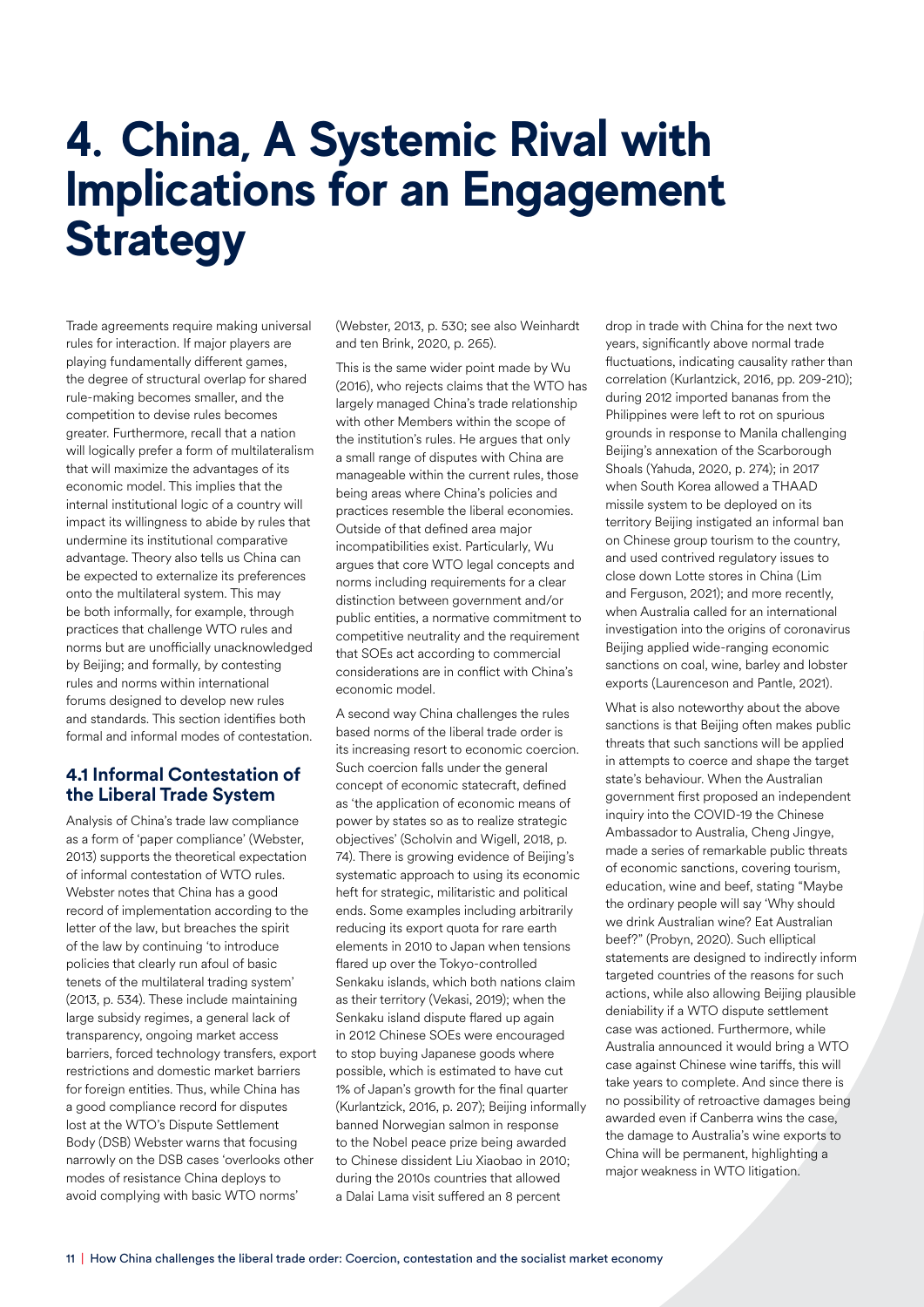The reality is that if a structurally important economy like China regularly acts in broadbased conflict with the spirit of the rules, then it cannot be brought into alignment by litigation. The latter is too time and resource intensive<sup>15</sup>, and only suitable for managing occasional breaches, as well as for reinforcing group norms. This is analogous to a civil judicial system, which can manage rule-breaking at the margins but cannot cope with mass civil disobedience. From that perspective one could view China's economy as representing a form of generalized trade disobedience against WTO rules. Lastly, while the WTO litigation process can 'shear away layers of nonconformity (if the state agrees to do so), [it] cannot add them on' (Webster, 2013, p. 534), making dispute settlement along with China's WTO-plus rules an inadequate solution to China's socialist market economy.

#### **4.2 Formal Contestation of the Liberal Trading System**

As China's relative economic heft has steadily grown Beijing is increasingly willing to engage in formal 'selective contestation' of liberal order rules, particularly those with behind-the-border consequences. The goal of behind-the-border trade rules is to ensure a level playing field between foreign and domestic firms. Recent studies argue that in situations where liberal order rules and norms directly clash with the Chinese Communist Party's (CCP) domestic governance preferences, the Party is likely to engage revisionist actions that contest existing international institutions and norms (Weinhardt and ten Brink 2020, 261; Weiss and Wallace 2020). For example, China has formally contested the ongoing application of non-market economy (NME) status by its trading partners when applying antidumping rules16, pressurizing countries to normalize China's status as a market economy despite remaining misgivings that it is in fact a market economy. Article 15 of China's WTO-Plus agreement, which originally allowed WTO members to treat China as an NME, envisaged a 15 year expiration date after its 2001 accession. China challenged the EU at the WTO over its refusal to drop its NME classification of

China after the lapse date of 2016, however Beijing later dropped the case in 2019 when it appeared likely to lose.

China has also started to officially challenge core concepts of the liberal trade order concerning *competitive neutrality*. In competition policy 'competitive neutrality' recognizes that state-owned enterprises must be subject to special legal measures to ensure they do not receive unfair advantages by way of their ownership status. This is necessary since SOEs are owned by the government, who is the rule-maker and rule enforcer of economic regulatory systems, and also typically the biggest single spender in a national economy through government procurement contracts. Private firms need competitive neutrality laws to ensure they can compete fairly with SOEs, as has been acknowledged since the original 1947 GATT under Article XVII on state-trading enterprises. However, senior Chinese trade officials are reported to 'regularly complain that existing rules unfairly discriminate against Chinese SOEs and call for the WTO's liberal trade order to be adapted in order to accept a strong reliance on SOEs' (Weinhardt and ten Brink, 2020, p. 266). More tellingly, in 2018 SASAC's Vice-Secretary at the time, Peng Huagang, advocated for the concept of 'ownership neutrality' to replace 'competitive neutrality', stating the following: "we also advocate '*ownership neutrality,*' and are opposed to setting different rules for enterprises subject to different ownership systems, and opposed to discriminatory treatment of SOE's in the formation of international rules"<sup>17</sup>. In this way China is seeking to repurpose institutional norms and rules to be more amenable to its social market economy preferences.

Such conceptual boundary pushing by China holds significant ramifications. The difference between competitive neutrality and ownership neutrality is not a difference in degree, whereby a negotiated consensus can be forged. Rather, it is a difference in kind, the implications of which trace their way back to the foundations of social organization itself, and core differences in political philosophies concerning the proper place of government authority in the economy.

15 Consider that the subsidies spat between the US and EU over government support to Boeing and Airbus respectively has taken 17 years to resolve. See WTO case DS316: Measures Affecting Trade in Large Civil Aircraft.

 $\frac{16}{16}$  GATT Article VI:1 allows a complainant to deviate from standard methodology for calculating the normal value of a good dumped below cost into its market by<br>another country, essentially allowing the use of thir

<sup>17</sup> China Banking News, 'Let China's State-owned Enterprises Become Independent Market Actors: SASAC', 16 October, 2018. Available at: https://www.<br>chinabankingnews.com/2018/10/16/let-chinas-state-owned-enterprises-become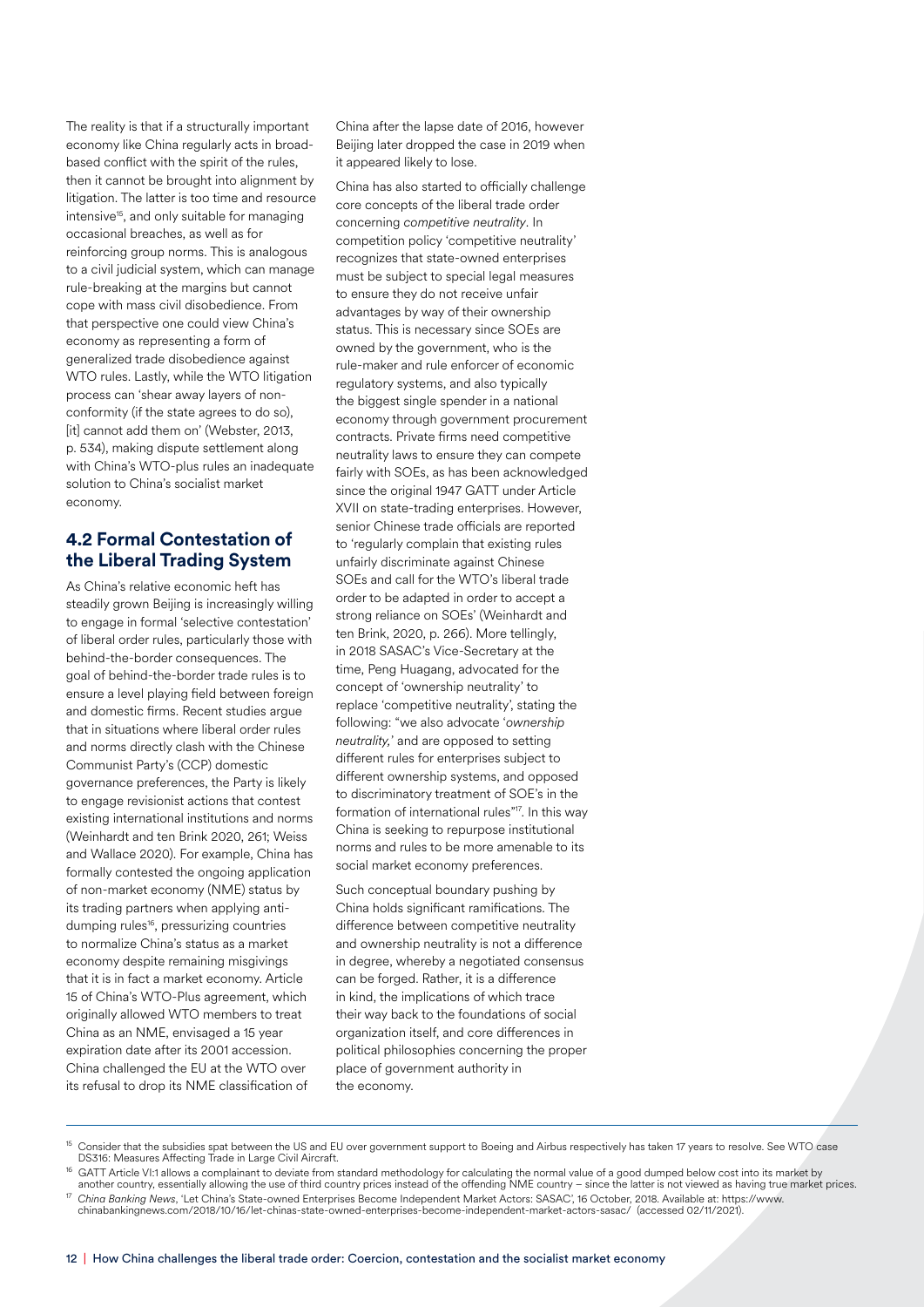# **5. Conclusion**

Trade policy is never a question of pure economics. It is a question of managing socio-political interactions defined by the need to create shared rules in an anarchic international state system. Lacking a final authority that can enforce those rules means national commitment is the fundamental requirement for effective multilateralism. During most of the post-war era the benefits of joining the GATT/WTO club ensured a high level of commitment among large and structurally important members. This was galvanized by the successful U.S. and Western European economies as economic exemplars. Nations less committed to liberal reform could be tolerated to the extent that they were neither structurally important trade actors, nor direct economic competitors. China is both, and in the context of its unique development path it should be considered a 'systemic rival' to the incumbent liberal trading system incorporated within the institutions of the GATT/WTO trading order. Policy thinkers should therefore adopt a new engagement strategy, version 2.0. This should be undergirded by a new preconception of China as being in transition to a *socialist* market economy. From that perspective, when we are told that there are free markets everywhere in China18 we must avoid confusing an empirical fact (free market activity) with a qualitative fact (liberal market economy).

That is because China's free markets exist within a fundamentally different socio-political integument, and operate within the logic and constraints of the Party's socialist governance.

Engagement strategy 2.0 would usefully, from a trade perspective, bear that in mind; acknowledging the nature of China's economic model and the tension points this will entail for liberal market economies, based on a new preconception of China as a socialist market economy as its starting point. In doing so trade policy that accurately reflects and accounts for China's actual development path, and the difficulties this poses for its trading partners will allow for better trade policy analysis, followed by more realistic expectations about what is and is not likely to follow in practice. Each nation has the right to decide its development path and political system. Therefore, managing expectations around trade relations with China, and delimiting those relations where irreconcilable tensions exist can lead to a less fractious relationship between China and its trading partners. This is particularly true in an era of trade integration where extensive convergence on behind-theborder rules is required for managing the liberalization of 21st century trade relations that require free-flowing data, high-quality IP protection, strong property rights and consistent rule-of-law enforcement of such rights. National security vulnerabilities are increasingly implicated in many 21st century technologies and related connectivity, further reinforcing the need for shared rules, norms and protections from arbitrary state power in the economy. Under such conditions systemic rivalry touches broad swathes of the economy, and holds implications for multiple and interconnected policy domains.

### **About the author**

Naoise McDonagh is Lecturer in Political Economy at the Institute for International Trade, School of Economics and Public Policy and President of the Australian Institute for International Affairs South Australia.

<sup>18</sup> As for example Yan Dong, Director of the WTO Affairs of the Ministry of Commerce recently noted during a press conference responding to a 2021 WTO trade policy<br>review of China's trade practices: "At present, more than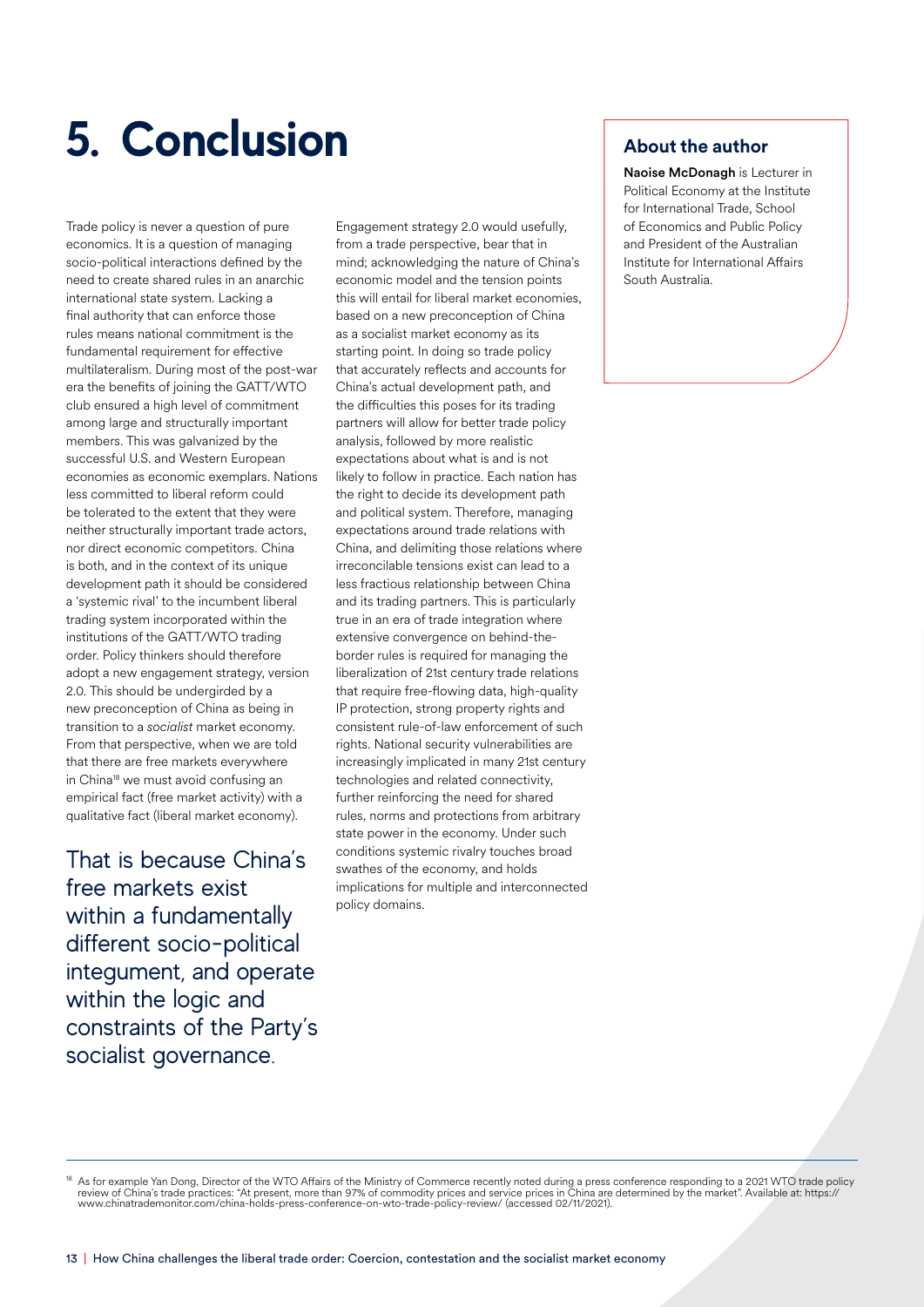#### **References**

Alami, I., & Dixon, A. D. (2020). State capitalism (s) redux? Theories, tensions, controversies. competition & change, 24(1), pp. 70-94.

Albert, M. (1993). *Capitalism Against Capitalism* Chichester, UK: John Wiley & Sons.

Amable, B. (2000). Institutional complementarity and diversity of social systems of innovation and production. *Review of International Political Economy*, 7(4), pp. 645-687.

Armstrong, S. (2021, September 19). Blocking China's bid to join Pacific trade pact is the wrong strategy. *Australian Financial Review*. Retrieved from https:// www.afr.com/policy/economy/blockingchina-s-bid-to-join-pacific-trade-pact-isthe-wrong-strategy-20210916-p58scz

Baccaro, L., & Pontusson, J. (2016). Rethinking comparative political economy: the growth model perspective. *Politics & Society*, 44(2), pp. 175-207.

Bacchus, J., Lester, S., & Zhu, H. (2018). Disciplining China's Trade Practices at the WTO. *CATO Institute*(November), pp. 1-36.

Blanchette, J. (2020). From "China Inc." to "CCP Inc.": A new paradigm for Chinese state capitalism. *China Leadership Monitor*(66), pp. 1-13.

Bown, C. P., & Hillman, J. A. (2019). WTO'ing a Resolution to the China Subsidy Problem. *Journal of International Economic Law, 22*(4), pp. 557-578.

Boyer, R. (2005). How and why capitalisms differ. *Economy and Society, 34*(4), pp. 509-557.

Bremmer, I. (2010). *The End of the Free Market* London: Portfolio.

Campbell, K. M., & Ratner, E. (2018). The China reckoning: how Beijing defied American expectations. *Foreign Affairs, 97,*  pp. 60-70.

Chen, H., & Rithmire, M. (2020). The Rise of the Investor State: State Capital in the Chinese Economy. *Studies in Comparative International Development*, 55(3), pp. 257- 277. doi:10.1007/s12116-020-09308-3

Chiang, T.-W. (2017). Chinese State-Owned Enterprises and WTO's Anti-Subsidy Regime. Geo. *J. Int'l L*., 49, p 845.

Cunningham, C., & Dibooglu, S. (2020). Engines of Growth in China: The Limits of Informal Institutions. *Journal of Economic Issues, 54*(1), pp. 252-275.

Dore, R. P. (2000). *Stock market capitalism: Welfare capitalism: Japan and Germany versus the Anglo-Saxons* Oxford: Oxford University Press.

Du, M. (2014). China's State Capitalism and World Trade Law. *International & Comparative Law Quarterly, 63*(2), pp. 409-448.

Du, M., & Kong, Q. (2020). Explaining the Limits of the WTO in Shaping the Rule of Law in China. *Journal of International Economic Law, 23*(4), pp. 885-905.

Fioretos, O. (2001). The domestic sources of multilateral preferences: Varieties of capitalism in the European community. In P. Hall & D. Soskice (Eds.), *Varieties of capitalism: The institutional foundations of comparative advantage* (pp. 213-244). Oxford: Oxford University Press.

Fioretos, O. (2011). *Creative Reconstructions: Multilateralism and European Varieties of Capitalism after 1950* Ithaca, NY: Cornell University Press.

Friedberg, A. L. (2011). *A Contest for Supremacy: China, America, and the struggle for mastery in Asia* New York: WW Norton & Company.

Friedberg, A. L. (2018). Competing with China. *Survival: Global Politics and Strategy*, *60*(3), pp. 7-64.

Gottwald, J.-C., & Bersick, S. (2015). The domestic sources of China's new role in reforming global capitalism. *International Politics, 52*(6), pp. 779-800.

Gruin, J. (2019). *Communists Constructing Capitalism: State, market, and the Party in China's financial reform* Manchester: Manchester University Press.

Hall, P. (2007). The Evolution of Varieties of Capitalism in Europe. In B. Hancké, M. Rhodes & M. Thatcher (Eds.), *The Evolution of Varieties of Capitalism in Europe* (pp. 39- 83). Oxford: Oxford University Press.

Hall, P., & Soskice, D. (2001). An Introduction to Varieties of Capitalism. In P. A. Hall & D. Soskice (Eds.), *Varieties of capitalism: The institutional foundations of comparative advantage* (pp. 1-68). Oxford, UK: Oxford University Press.

Heath, T. R. (2014). *China's New Governing Party Paradigm: Political Renewal and the Pursuit of National Rejuvenation* Burlington, VT: Ashgate.

Helleiner, E., & Malkin, A. (2012). Sectoral interests and global money: Renminbi, dollars and the domestic foundations of international currency policy. *Open Economies Review, 23*(1), pp. 33-55.

Hiscox, M. J. (2010). The Domestic Sources of Foreign Economic Policies. In J. Ravenhill (Ed.), *Global Political Economy* (pp. 50-83). Oxford: Oxford University Press.

Hodgson, G. M. (2004). Reclaiming habit for institutional economics. *Journal of economic psychology, 25*(5), pp. 651-660. Hodgson, G. M. (2015). *Conceptualizing Capitalism: Institutions, Evolution, Future* Chicago: University of Chicago Press.

Ikenberry, G. J. (2008). The rise of China and the future of the West-Can the liberal system survive. *Foreign Affairs, 87*(1), pp. 23-37.

Katzenstein, P. J. (1976). International relations and domestic structures: Foreign economic policies of advanced industrial states. *International organization, 30*(1), pp. 1-45.

Kurlantzick, J. (2016). *State capitalism: How the return of statism is transforming the world* Oxford: Oxford University Press.

Laurenceson, J., & Pantle, T. (2021). *Australia's export exposure to China: Assessing the costs of disruption*. Australia-China Relations Institute. Sydney.

Leutert, W., & Eaton, S. (2021). A New "Xi Era" in China's State-Owned Economy? In S. Kennedy & J. Blanchette (Eds.), *Chinese State Capitalism: Diagnosis and prognosis* (pp. 18-25). Washington, D.C.: Center for Stratetic and International Studies.

Lim, D. J., & Ferguson, V. A. (2021). Informal economic sanctions: the political economy of Chinese coercion during the THAAD dispute. *Review of International Political Economy*, pp. 1-24.

Lin, J. Y., Cai, F., & Li, Z. (1996). *The China Miracle: Development Strategy and Economic Reform* Shatin, Hong Kong: Chinese University Press.

Matsushita, M., & Lim, C. (2020). Taming Leviathan as Merchant: Lingering Questions about the Practical Application of Trans-Pacific Partnership's State-Owned Enterprises Rules. *World Trade Review, 19*(3), pp. 402-423.

Mavroidis, P. C., & Sapir, A. (2021). *China and the WTO: Why Multilateralism Still Matters* Princeton, N.J.: Princeton University Press.

McDonagh, N., & Draper, P. (2020). Industrial Subsidies, State-Owned Enterprises and WTO Reform: Prospects for Cooperation? , *Policy Brief 08*, pp. 1-6. Retrieved from https://iit.adelaide.edu.au/ news/list/2020/09/02/industrial-subsidiesstate-owned-enterprises-and-wto-reformprospects-for

McGregor, R. (2012). *The Party: the secret world of China's communist rulers* (Revised edition ed.) London: Penguin.

McGregor, R. (2019). Trade deficits: How China could punish Australia. *Australian Foreign Affairs(7)*, pp. 54-74.